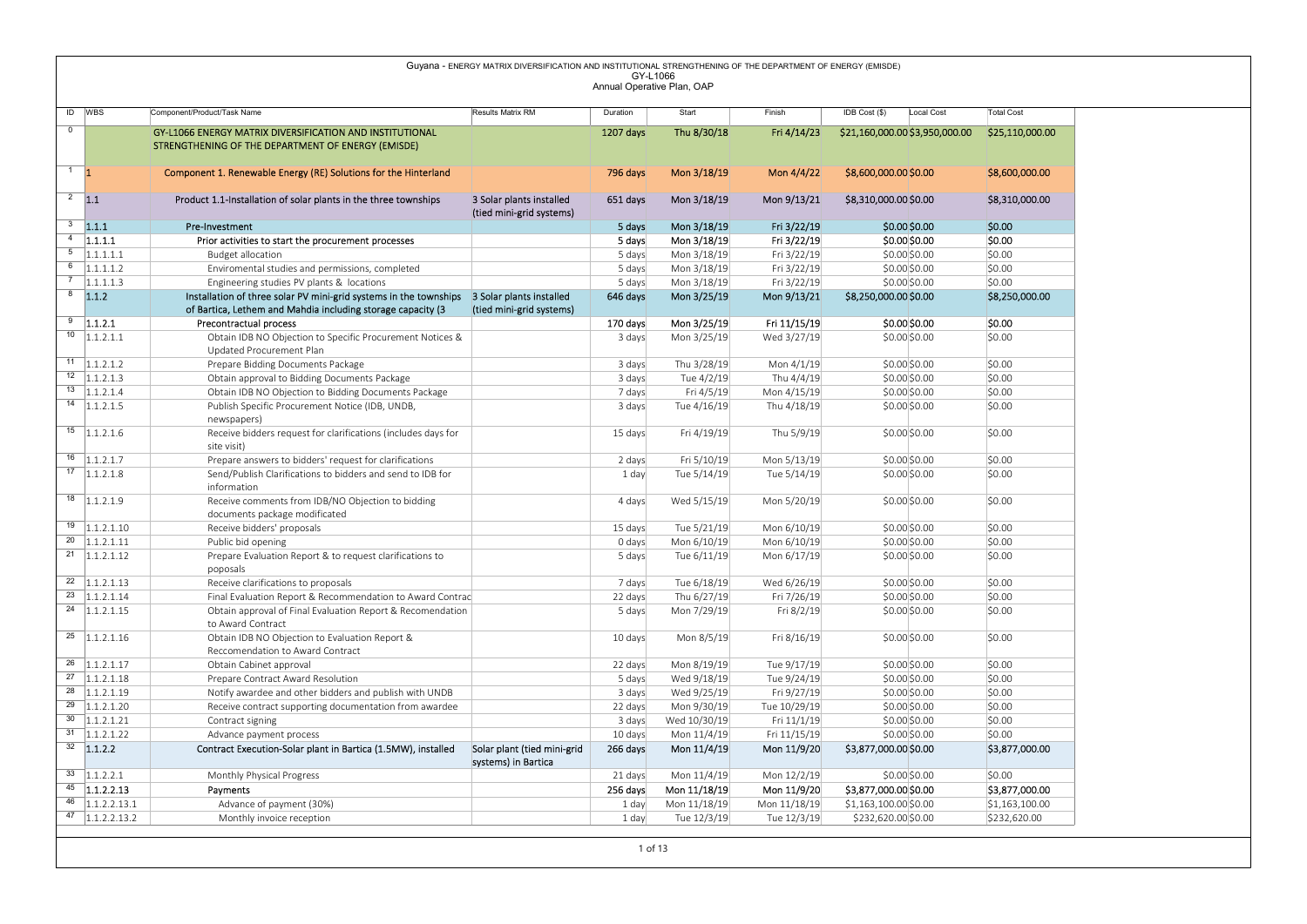|                                                                                                         |                                                                                                                         | Guyana - ENERGY MATRIX DIVERSIFICATION AND INSTITUTIONAL STRENGTHENING OF THE DEPARTMENT OF ENERGY (EMISDE) | GY-L1066            |                             |                              |                                                |                          |
|---------------------------------------------------------------------------------------------------------|-------------------------------------------------------------------------------------------------------------------------|-------------------------------------------------------------------------------------------------------------|---------------------|-----------------------------|------------------------------|------------------------------------------------|--------------------------|
|                                                                                                         |                                                                                                                         |                                                                                                             |                     | Annual Operative Plan, OAP  |                              |                                                |                          |
| ID WBS                                                                                                  | Component/Product/Task Name                                                                                             | Results Matrix RM                                                                                           | Duration            | Start                       | Finish                       | IDB Cost (\$)<br>Local Cost                    | <b>Total Cost</b>        |
| $\overline{59}$ 1.1.2.3                                                                                 | Contract Execution-Solar plant in Lethem (1 MW), installed                                                              | Solar plant (tied mini-grid<br>systems) Lethem (1 MW),                                                      | 486 days            | Mon 11/4/19                 | Mon 9/13/21                  | \$2,592,000.00 \$0.00                          | \$2,592,000.00           |
| $\overline{60}$ 1.1.2.3.1                                                                               | Monthly Physical Progress                                                                                               |                                                                                                             | 21 days             | Mon 11/4/19                 | Mon 12/2/19                  | \$0.00 \$0.00                                  | \$0.00                   |
| $80$   1.1.2.3.31                                                                                       | Payments                                                                                                                |                                                                                                             | 476 days            | Mon 11/18/19                | Mon 9/13/21                  | \$2,592,000.00 \$0.00                          | \$2,592,000.00           |
| $81 \quad  1.1.2.3.31.1$                                                                                | Advance of payment (30%)                                                                                                |                                                                                                             | 1 day               | Mon 11/18/19                | Mon 11/18/19                 | \$777,600.00 \$0.00                            | \$777,600.00             |
| $82$   1.1.2.3.31.2<br>$102$ 1.1.2.4                                                                    | Monthly invoice reception                                                                                               |                                                                                                             | 1 day               | Tue 12/3/19                 | Tue 12/3/19                  | \$86,400.00 \$0.00                             | \$86,400.00              |
|                                                                                                         | Contract Execution-Solar plant Mahdia (0.65 MW), installed                                                              | Solar plant (tied mini-grid<br>systems) Mahdia (0.65                                                        | 486 days            | Mon 11/4/19                 | Mon 9/13/21                  | \$1,781,000.00 \$0.00                          | \$1,781,000.00           |
| $\overline{103}$ 1.1.2.4.1                                                                              | Monthly Physical Progress                                                                                               |                                                                                                             | 21 days             | Mon 11/4/19                 | Mon 12/2/19                  | \$0.00 \$0.00                                  | \$0.00                   |
| $\overline{123}$ 1.1.2.4.21                                                                             | Payments                                                                                                                |                                                                                                             | 476 days            | Mon 11/18/19                | Mon 9/13/21                  | \$1,781,000.00 \$0.00                          | \$1,781,000.00           |
| $\overline{124}$ 1.1.2.4.21.43                                                                          | Advance of payment (30%)                                                                                                |                                                                                                             | 1 day               | Mon 11/18/19                | Mon 11/18/19                 | \$534,300.00 \$0.00                            | \$534,300.00             |
| $\overline{125}$ 1.1.2.4.21.44<br>$145$ 1.1.3                                                           | Monthly invoice reception                                                                                               |                                                                                                             | 1 day               | Tue 12/3/19                 | Tue 12/3/19                  | \$59,366.67 \$0.00<br>\$60,000.00 \$0.00       | \$59,366.67              |
| $146$ 1.1.3.1                                                                                           | Technical consultant for the supervision of the Solar Plans works Solar plants Works Supervis<br>Precontractual process |                                                                                                             | 538 days<br>53 days | Thu 8/22/19<br>Thu 8/22/19  | Mon 9/13/21<br>Mon 11/4/19   | \$0.00 \$0.00                                  | \$60,000.00<br>\$0.00    |
| $147$ 1.1.3.1.1                                                                                         | Prepare Terms of Reference (TOR)                                                                                        |                                                                                                             | 10 days             | Thu 8/22/19                 | Wed 9/4/19                   | \$0.00 \$0.00                                  | \$0.00                   |
| $148$ 1.1.3.1.2                                                                                         | Request of no objection to the terms of reference                                                                       |                                                                                                             | 1 day               | Thu 9/5/19                  | Thu 9/5/19                   | \$0.00 \$0.00                                  | \$0.00                   |
| $\overline{149}$ 1.1.3.1.3                                                                              | Obtain IDB NO Objection to Request for Terms of Reference<br>(TOR)                                                      |                                                                                                             | 2 days              | Fri 9/6/19                  | Mon 9/9/19                   | \$0.00 \$0.00                                  | \$0.00                   |
| $150$   1.1.3.1.4                                                                                       | Invitation to participate                                                                                               |                                                                                                             | 3 days              | Tue 9/10/19                 | Thu 9/12/19                  | \$0.00 \$0.00                                  | \$0.00                   |
| $151$ 1.1.3.1.5                                                                                         | Reception of expressions of interest and resumes                                                                        |                                                                                                             | 12 days             | Fri 9/13/19                 | Mon 9/30/19                  | \$0.00 \$0.00                                  | \$0.00                   |
| $152$ 1.1.3.1.6<br>$153$ 1.1.3.1.7                                                                      | Evaluation of responses<br>Request of no objection to the evaluation of responses                                       |                                                                                                             | 10 days<br>1 day    | Tue 10/1/19<br>Tue 10/15/19 | Mon 10/14/19<br>Tue 10/15/19 | \$0.00 \$0.00<br>\$0.00 \$0.00                 | \$0.00<br>\$0.00         |
| $154$ 1.1.3.1.8                                                                                         | Non objection evaluation report                                                                                         |                                                                                                             | 5 days              | Wed 10/16/19                | Tue 10/22/19                 | \$0.00 \$0.00                                  | \$0.00                   |
| $155$ 1.1.3.1.9                                                                                         | Contract award                                                                                                          |                                                                                                             | 2 days              | Wed 10/23/19                | Thu 10/24/19                 | \$0.00 \$0.00                                  | \$0.00                   |
| $156$ 1.1.3.1.10                                                                                        | Results notification                                                                                                    |                                                                                                             | 2 days              | Fri 10/25/19                | Mon 10/28/19                 | \$0.00 \$0.00                                  | \$0.00                   |
| $157$ 1.1.3.1.11                                                                                        | Contract signing                                                                                                        |                                                                                                             | 5 days              | Tue 10/29/19                | Mon 11/4/19                  | \$0.00 \$0.00                                  | \$0.00                   |
| $158$ 1.1.3.2<br>$159$ 1.1.3.2.1                                                                        | Contract execution<br>Monthly Physical Progress                                                                         | Solar plants Works Supervis                                                                                 | 485 days<br>21 days | Tue 11/5/19<br>Tue 11/5/19  | Mon 9/13/21<br>Tue 12/3/19   | \$60,000.00 \$0.00<br>\$0.00 \$0.00            | \$60,000.00<br>\$0.00    |
| $179$ 1.1.3.2.21                                                                                        | Payments                                                                                                                |                                                                                                             | 465 days            | Tue 12/3/19                 | Mon 9/13/21                  | \$60,000.00 \$0.00                             | \$60,000.00              |
| $180$ 1.1.3.2.21.1                                                                                      | Monthly invoice reception                                                                                               |                                                                                                             | 1 day               | Tue 12/3/19                 | Tue 12/3/19                  | \$3,000.00 \$0.00                              | \$3,000.00               |
| $243$ 1.3                                                                                               | Product 1.3-Community centers with female entrepreneur groups<br>with use of electricity                                | 2 Community Centers in<br>the three townships                                                               | 631 days            | Mon 11/4/19                 | Mon 4/4/22                   | \$150,000.00 \$0.00                            | \$150,000.00             |
| $244$ 1.3.1                                                                                             | Pre-Investment                                                                                                          |                                                                                                             | 1 day               | Mon 11/4/19                 | Mon 11/4/19                  | $$0.00$$ \$0.00                                | \$0.00                   |
| $\overline{245}$ 1.3.1.1                                                                                | Prior activities to start the procurement processes                                                                     |                                                                                                             | 1 day               | Mon 11/4/19                 | Mon 11/4/19                  | \$0.00 \$0.00                                  | \$0.00                   |
| $\overline{246}$ 1.3.1.1.2<br>$\begin{array}{ c c c }\n\hline\n286 & \textbf{2} \\ \hline\n\end{array}$ | Installation of PV plants contracted<br>Component 2. Reinforcement of Transmission Infrastructure                       |                                                                                                             | 1 day<br>627 days   | Mon 11/4/19<br>Thu 8/30/18  | Mon 11/4/19<br>Fri 1/22/21   | \$0.00 \$0.00<br>\$6,000,000.00 \$3,950,000.00 | \$0.00<br>\$9,950,000.00 |
| $287$ 2.1                                                                                               | Product 2.1-Completion of construction of transmission line from                                                        | <b>Transmission Line</b>                                                                                    | 627 days            | Thu 8/30/18                 | Fri 1/22/21                  | \$2,650,000.00 \$0.00                          | \$2,650,000.00           |
|                                                                                                         | Kingston to Sophia                                                                                                      | constructed and in                                                                                          |                     |                             |                              |                                                |                          |
| $288$ 2.1.1                                                                                             | Pre-Investment                                                                                                          |                                                                                                             | 20 days             | Mon 3/18/19                 | Fri 4/12/19                  | \$0.00 \$0.00                                  | \$0.00                   |
|                                                                                                         | Prior activities to start the procurement processes                                                                     |                                                                                                             | 20 days             | Mon 3/18/19                 | Fri 4/12/19                  | \$0.00 \$0.00                                  | \$0.00                   |
| $289$ 2.1.1.1                                                                                           | <b>Budget allocation</b>                                                                                                |                                                                                                             | 5 days              | Mon 3/18/19                 | Fri 3/22/19                  | \$0.00 \$0.00                                  | \$0.00                   |
| $290$ 2.1.1.1.1                                                                                         | Enviromental studies and permissions, completed<br>Technical Specifications, approved                                   |                                                                                                             | 20 days<br>20 days  | Mon 3/18/19<br>Mon 3/18/19  | Fri 4/12/19<br>Fri 4/12/19   | \$0.00 \$0.00<br>\$0.00 \$0.00                 | \$0.00<br>\$0.00         |
| $291$ 2.1.1.1.2                                                                                         |                                                                                                                         |                                                                                                             | 163 days            | Thu 8/30/18                 | Mon 4/15/19                  | \$50,000.00 \$0.00                             | \$50,000.00              |
| $292$ 2.1.1.1.3                                                                                         | Consultancy for supporting GPL in the elaboration of TdR for                                                            |                                                                                                             |                     |                             |                              |                                                |                          |
| $293$ 2.1.2                                                                                             | bidding process and support in the technical review of proposals                                                        |                                                                                                             | 44 days             | Thu 8/30/18                 | Tue 10/30/18                 | \$0.00 \$0.00                                  | \$0.00                   |
| $\overline{294}$ 2.1.2.1                                                                                | Precontractual process                                                                                                  |                                                                                                             |                     |                             |                              |                                                |                          |
| $295$ 2.1.2.1.1                                                                                         | Prepare Terms of Reference (TOR)                                                                                        |                                                                                                             | 5 days              | Thu 8/30/18                 | Wed 9/5/18                   | \$0.00 \$0.00                                  | \$0.00                   |
| $\overline{296}$ 2.1.2.1.2                                                                              | Request of no objection to the terms of reference                                                                       |                                                                                                             | 1 day               | Thu 9/6/18                  | Thu 9/6/18                   | \$0.00 \$0.00                                  | \$0.00                   |
| $297$ 2.1.2.1.3                                                                                         | Obtain IDB NO Objection to Request for Terms of Reference<br>(TOR)                                                      |                                                                                                             | 5 days              | Fri 9/7/18                  | Thu 9/13/18                  | \$0.00 \$0.00                                  | \$0.00                   |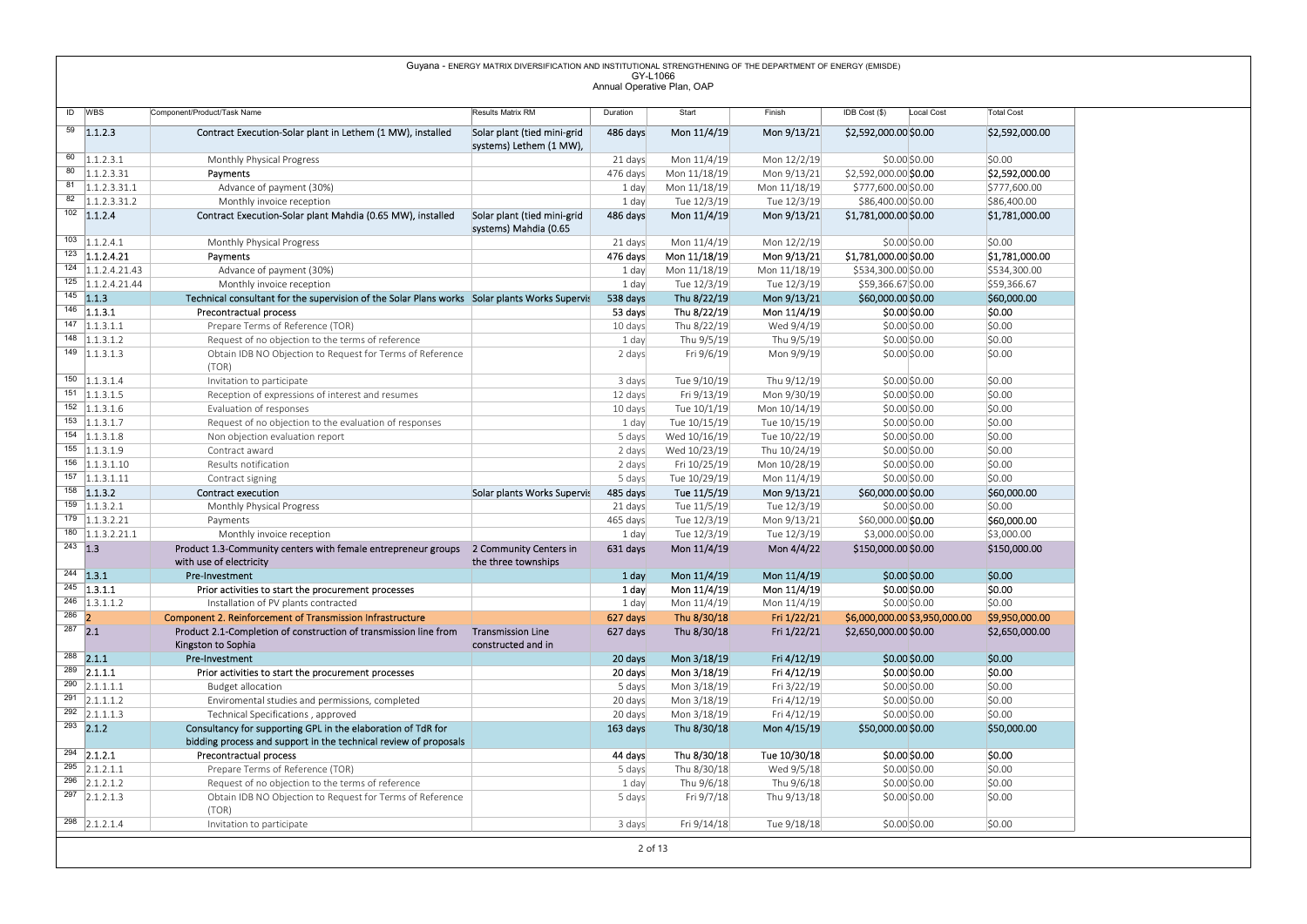ID WBS Component/Product/Task Name Results Matrix RM Duration Start Finish IDB Cost (\$) Local Cost Total Cost <sup>299</sup> 2.1.2.1.5 Reception of expressions of interest and resumes 10 days Wed 9/19/18 Tue 10/2/18 \$0.00 \$0.00 \$0.00 <sup>300</sup> 2.1.2.1.6 Evaluation of responses 5 days Wed 10/3/18 Tue 10/9/18 \$0.00 \$0.00 \$0.00 <sup>301</sup> 2.1.2.1.7 Request of no objection to the evaluation of responses 1 day Wed 10/10/18 Wed 10/10/18 \$0.00 \$0.00 \$0.00 <sup>302</sup> 2.1.2.1.8 Non objection evaluation report 5 days Thu 10/11/18 Wed 10/17/18 \$0.00 \$0.00 \$0.00 <sup>303</sup> 2.1.2.1.9 Contract award 2 days Thu 10/18/18 Fri 10/19/18 \$0.00 \$0.00 \$0.00 <sup>304</sup> 2.1.2.1.10 Results notification 2 days Mon 10/22/18 Tue 10/23/18 \$0.00 \$0.00 \$0.00 <sup>305</sup> 2.1.2.1.11 Contract signing 5 days Wed 10/24/18 Tue 10/30/18 \$0.00 \$0.00 \$0.00 <sup>306</sup> 2.1.2.2 Contract execution 119 days Wed 10/31/18 Mon 4/15/19 \$50,000.00 \$0.00 \$50,000.00 <sup>307</sup> 2.1.2.2.1 Work Plan 5 days Wed 10/31/18 Tue 11/6/18 \$0.00 \$0.00 \$0.00 <sup>308</sup> 2.1.2.2.2 Partial Report 44 days Wed 11/7/18 Mon 1/7/19 \$0.00 \$0.00 \$0.00 <sup>309</sup> 2.1.2.2.3 Technical Specifications , elaborated 1 day Fri 3/15/19 Mon 3/18/19 \$0.00 \$0.00 \$0.00 310 2.1.2.2.4 Final Report 18 days Wed 3/20/19 Fri 4/12/19 \$0.00|\$0.00 <sup>311</sup> 2.1.2.2.5 Payments 114 days Wed 11/7/18 Mon 4/15/19 \$50,000.00 \$0.00 \$50,000.00 <sup>312</sup> 2.1.2.2.5.1 Invoice Deliverable 1 1 day Wed 11/7/18 Wed 11/7/18 \$12,500.00 \$0.00 \$12,500.00 <sup>313</sup> 2.1.2.2.5.2 Invoice Deliverable 2 1 day Tue 1/8/19 Tue 1/8/19 \$12,500.00 \$0.00 \$12,500.00 314 2.1.2.2.5.3 Invoice Deliverable 3 1 day Mon 3/18/19 Mon 3/18/19 \$12,500.00 \$0.00 \$12,500.00 \$12,500.00 \$12,500.00 \$12,500.00 \$12,500.00 \$12,500.00 \$12,500.00 \$12,500.00 \$12,500.00 \$12,500.00 \$12 315 2.1.2.2.5.4 Invoice Deliverable 4 1 day Mon 4/15/19 Mon 4/15/19 \$12,500.00 \$0.00 \$12,500.00 \$12,500.00 \$12,500.00 \$12,500.00 \$12,500.00 \$12,500.00 \$12,500.00 \$12,500.00 \$12,500.00 \$12,500.00 \$12  $\frac{316}{2}$  2.1.3 Consultancy for supporting GPL in the elaboration of TdR for bidding process and support in the technical review of proposals 163 days Thu 8/30/18 Mon 4/15/19 \$50,000.00 \$0.00 \$50,000.00 \$50,000.00 \$50,0 <sup>317</sup> 2.1.3.1 Precontractual process 44 days Thu 8/30/18 Tue 10/30/18 \$0.00 \$0.00 \$0.00 <sup>318</sup> 2.1.3.1.1 Prepare Terms of Reference (TOR) 5 days Thu 8/30/18 Wed 9/5/18 \$0.00 \$0.00 \$0.00 319 2.1.3.1.2 Request of no objection to the terms of reference 1 day Thu 9/6/18 Thu 9/6/18 \$0.00 \$0.00 \$0.00 \$0.00 \$0.00 \$0.00 \$0.00 \$0.00 \$0.00 \$0.00 \$0.00 \$0.00 \$0.00 \$0.00 \$0.00 \$0.00 \$0.00 \$0.00 \$0.00 \$0.00 \$0.00 \$0.0 <sup>320</sup> 2.1.3.1.3 Obtain IDB NO Objection to Request for Terms of Reference (TOR) 5 days Fri 9/7/18 Thu 9/13/18 \$0.00 \$0.00 \$0.00 \$0.00 \$0.00 321 2.1.3.1.4 | Invitation to participate 3 days | 3 days Fri 9/14/18 Tue 9/18/18 \$0.00 \$0.00 \$0.00 \$0.00 \$0.00 322 2.1.3.1.5 Reception of expressions of interest and resumes 10 days Wed 9/19/18 Tue 10/2/18 \$0.00 \$0.00 \$0.00 \$0.00 \$0.00 \$0.00 \$0.00 \$0.00 \$0.00 \$0.00 \$0.00 \$0.00 \$0.00 \$0.00 \$0.00 \$0.00 \$0.00 \$0.00 \$0.00 \$0.00 \$0.00 \$ <sup>323</sup> 2.1.3.1.6 Evaluation of responses 5 days Wed 10/3/18 Tue 10/9/18 \$0.00 \$0.00 \$0.00  $\frac{324}{22.1.3.1.7}$  Request of no objection to the evaluation of responses 1 day Wed 10/10/18 Wed 10/10/18 \$0.00 \$0.00 \$0.00 \$0.00 \$0.00 \$0.00 \$0.00 \$0.00 \$0.00 \$0.00 \$0.00 \$0.00 \$0.00 \$0.00 \$0.00 \$0.00 \$0.00 \$0.00 \$0.00 <sup>325</sup> 2.1.3.1.8 Non objection evaluation report 5 days Thu 10/11/18 Wed 10/17/18 \$0.00 \$0.00 \$0.00 <sup>326</sup> 2.1.3.1.9 Contract award 2 days Thu 10/18/18 Fri 10/19/18 \$0.00 \$0.00 \$0.00 327 2.1.3.1.10 Results notification 2 days Mon 10/22/18 Tue 10/23/18 \$0.00 \$0.00 \$0.00 \$0.00 \$0.00 \$0.00 \$1.00 <sup>328</sup> 2.1.3.1.11 Contract signing 5 days Wed 10/24/18 Tue 10/30/18 \$0.00 \$0.00 \$0.00 <sup>329</sup> 2.1.3.2 Contract execution 119 days Wed 10/31/18 Mon 4/15/19 \$50,000.00 \$0.00 \$50,000.00 <sup>330</sup> 2.1.3.2.1 Work Plan 5 days Wed 10/31/18 Tue 11/6/18 \$0.00 \$0.00 \$0.00 <sup>331</sup> 2.1.3.2.2 Partial Report 44 days Wed 11/7/18 Mon 1/7/19 \$0.00 \$0.00 \$0.00 <sup>332</sup> 2.1.3.2.3 Technical Specifications , elaborated 1 day Fri 3/15/19 Mon 3/18/19 \$0.00 \$0.00 \$0.00 <sup>333</sup> 2.1.3.2.4 Final Report 18 days Wed 3/20/19 Fri 4/12/19 \$0.00 \$0.00 \$0.00 334 2.1.3.2.5 Payments Payments Payments Payments Payments Payments Payments Payments Payments Payments Payments Payments Payments Payments Payments Payments Payments Payments Payments Payments Payments Payments Payments P <sup>335</sup> 2.1.3.2.5.1 Invoice Deliverable 1 1 day Wed 11/7/18 Wed 11/7/18 \$12,500.00 \$0.00 \$12,500.00 336 2.1.3.2.5.2 Invoice Deliverable 2 2 July 1 day Tue 1/8/19 Tue 1/8/19 \$12,500.00 \$10,500.00 \$12,500.00 \$12,500.00 \$12,500.00 \$12,500.00 \$12,500.00 \$12,500.00 \$12,500.00 \$12,500.00 \$12,500.00 \$12,500.00 \$12,500.00 \$12,50 337 2.1.3.2.5.3 Invoice Deliverable 3 1 day Mon 3/18/19 Mon 3/18/19 \$12,500.00 \$0.00 \$12,500.00 \$12,500.00 \$12,500.00 \$12,500.00 \$12,500.00 \$12,500.00 \$12,500.00 \$12,500.00 \$12,500.00 \$12,500.00 \$12 338 2.1.3.2.5.4 Invoice Deliverable 4 1 day the man and the Mon 4/15/19 Mon 4/15/19 \$12,500.00 \$12,500.00 \$12,500.00 \$12,500.00 \$12,500.00 \$12,500.00 \$12,500.00 \$12,500.00 \$12,500.00 \$12,500.00 \$12,500.00 \$12,500.00 \$12,50 <sup>339</sup> 2.1.4 Reinforcements of the DBIS with the rehabilitation of 5 kilometers of associated transmission line and substations Transmission Line 165 days Transmission Line 465 days Mon 4/15/19 Fri 1/22/21 \$2,550,000.00 \$0.00 \$2,550,000.00 <br>constructed and in <sup>340</sup> 2.1.4.1 Precontractual process 165 days Mon 4/15/19 Fri 11/29/19 \$0.00 \$0.00 \$0.00 <sup>341</sup> 2.1.4.1.1 Obtain IDB NO Objection to Specific Procurement Notices & Updated Procurement Plan 3 days Mon 4/15/19 Wed 4/17/19 \$0.00|\$0.00 |\$0.00 | 342 2.1.4.1.2 Prepare Bidding Documents Package 3 days Thu 4/18/19 Mon 4/22/19 \$0.00 \$0.00 \$0.00 \$0.00 \$0.00 \$0.00 \$0.00 \$0.00 \$0.00 \$0.00 \$0.00 \$0.00 \$0.00 \$0.00 \$0.00 \$0.00 \$0.00 \$0.00 \$0.00 \$0.00 \$0.00 \$0.00 \$0.00 \$0.00

 $\frac{343}{21.1.4.1.3}$  Obtain approval to Bidding Documents Package 3 days Tue 4/23/19 Thu 4/25/19 \$0.00 \$0.00 \$0.00 \$0.00 \$0.00 \$0.00 \$0.00 \$0.00 \$0.00 \$0.00 \$0.00 \$0.00 \$0.00 \$0.00 \$0.00 \$0.00 \$0.00 \$0.00 \$0.00 \$0.00 \$0.0

36,00 2.1.4.1.4 Objection to Bidding Documents Package 7 days Fri 4/26/19 Mon 5/6/19 Mon 5/6/19 3.00 \$0.00 \$0.00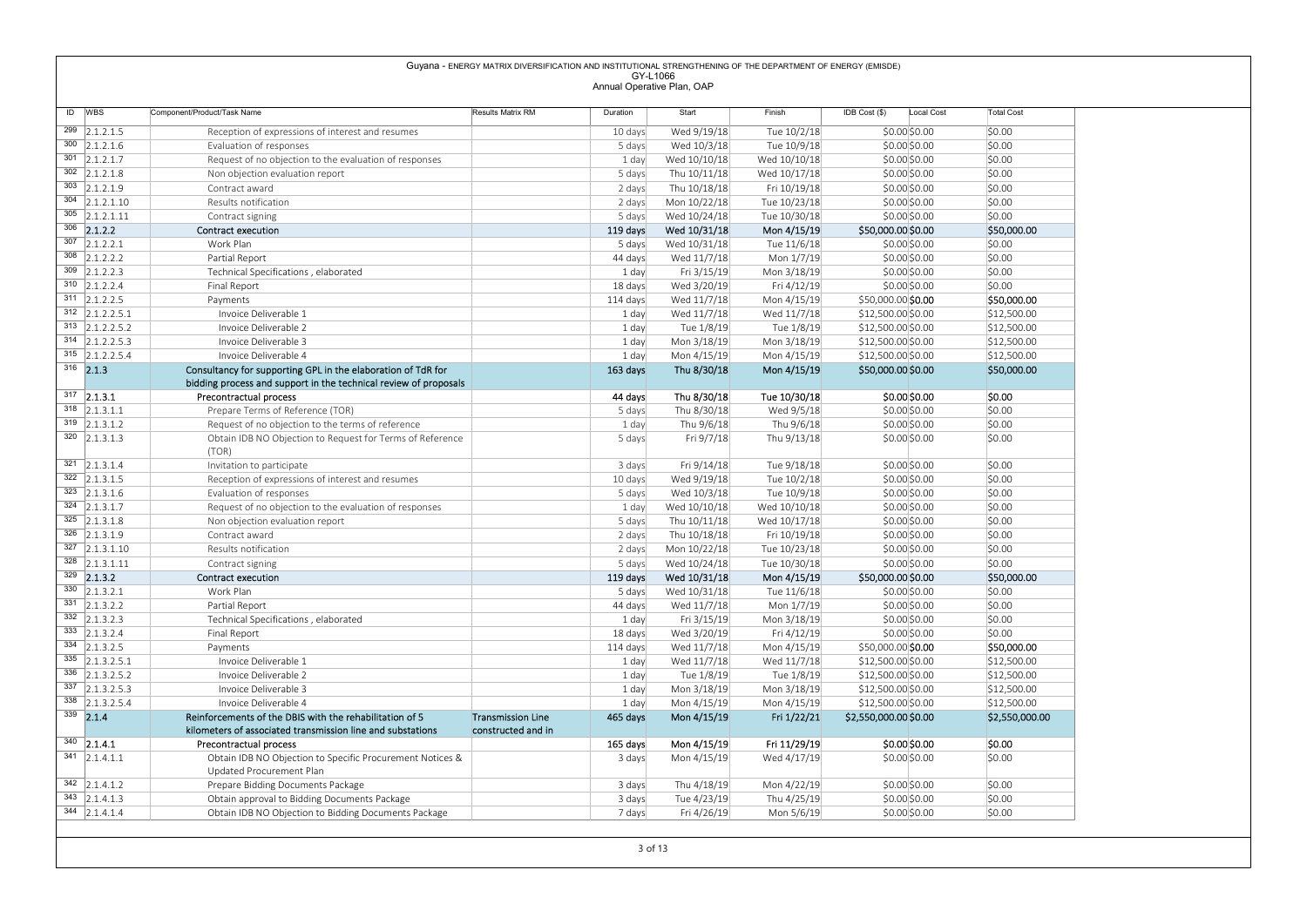|                                                          |                                                                                                                                              | Guyana - ENERGY MATRIX DIVERSIFICATION AND INSTITUTIONAL STRENGTHENING OF THE DEPARTMENT OF ENERGY (EMISDE) |                                        |                             |                              |                                        |                          |
|----------------------------------------------------------|----------------------------------------------------------------------------------------------------------------------------------------------|-------------------------------------------------------------------------------------------------------------|----------------------------------------|-----------------------------|------------------------------|----------------------------------------|--------------------------|
|                                                          |                                                                                                                                              |                                                                                                             | GY-L1066<br>Annual Operative Plan, OAP |                             |                              |                                        |                          |
| ID WBS                                                   | Component/Product/Task Name                                                                                                                  | Results Matrix RM                                                                                           | Duration                               | Start                       | Finish                       | IDB Cost (\$)<br>Local Cost            | <b>Total Cost</b>        |
| $345$ 2.1.4.1.5                                          | Publish Specific Procurement Notice (IDB, UNDB,                                                                                              |                                                                                                             | 3 days                                 | Tue 5/7/19                  | Thu 5/9/19                   | \$0.00\$0.00                           | \$0.00                   |
| $346$ 2.1.4.1.6                                          | newspapers)<br>Receive bidders request for clarifications (includes days for<br>site visit)                                                  |                                                                                                             | 15 days                                | Fri 5/10/19                 | Thu 5/30/19                  | \$0.00\$0.00                           | \$0.00                   |
| $\overline{347}$ 2.1.4.1.7                               | Prepare answers to bidders' request for clarifications                                                                                       |                                                                                                             | 2 days                                 | Fri 5/31/19                 | Mon 6/3/19                   | \$0.00\$0.00                           | \$0.00                   |
| $348$ 2.1.4.1.8                                          | Send/Publish Clarifications to bidders and send to IDB for<br>information                                                                    |                                                                                                             | 1 day                                  | Tue 6/4/19                  | Tue 6/4/19                   | \$0.00\$0.00                           | \$0.00                   |
| $349$ 2.1.4.1.9                                          | Receive comments from IDB/NO Objection to bidding<br>documents package modificated                                                           |                                                                                                             | 4 days                                 | Wed 6/5/19                  | Mon 6/10/19                  | \$0.00\$0.00                           | \$0.00                   |
| $350$ 2.1.4.1.10                                         | Receive bidders' proposals                                                                                                                   |                                                                                                             | 15 days                                | Tue 6/11/19                 | Mon 7/1/19                   | \$0.00\$0.00                           | \$0.00                   |
| $351$ 2.1.4.1.11<br>$352$ 2.1.4.1.12                     | Public bid opening<br>Prepare Evaluation Report & to request clarifications to                                                               |                                                                                                             | 0 days                                 | Mon 7/1/19<br>Tue 7/2/19    | Mon 7/1/19<br>Mon 7/8/19     | \$0.00\$0.00<br>\$0.00\$0.00           | \$0.00<br>\$0.00         |
|                                                          | poposals                                                                                                                                     |                                                                                                             | 5 days                                 |                             |                              |                                        |                          |
| $353$ 2.1.4.1.13                                         | Receive clarifications to proposals                                                                                                          |                                                                                                             | 7 days                                 | Tue 7/9/19                  | Wed 7/17/19                  | $$0.00$ \$0.00                         | \$0.00                   |
| 354 2.1.4.1.14<br>$355$ 2.1.4.1.15                       | Final Evaluation Report & Recommendation to Award Contrac<br>Obtain approval of Final Evaluation Report & Recomendation<br>to Award Contract |                                                                                                             | 22 days<br>5 days                      | Thu 7/18/19<br>Mon 8/19/19  | Fri 8/16/19<br>Fri 8/23/19   | \$0.00\$0.00<br>\$0.00\$0.00           | \$0.00<br>\$0.00         |
| $356$ 2.1.4.1.16                                         | Obtain IDB NO Objection to Evaluation Report &<br>Reccomendation to Award Contract                                                           |                                                                                                             | 5 days                                 | Mon 8/26/19                 | Fri 8/30/19                  | $$0.00$ $$0.00$                        | \$0.00                   |
| $\overline{357}$ 2.1.4.1.17                              | Obtain Cabinet approval                                                                                                                      |                                                                                                             | 22 days                                | Mon 9/2/19                  | Tue 10/1/19                  | \$0.00\$0.00                           | \$0.00                   |
| $358$ 2.1.4.1.18                                         | Prepare Contract Award Resolution                                                                                                            |                                                                                                             | 5 days                                 | Wed 10/2/19                 | Tue 10/8/19                  | \$0.00\$0.00                           | \$0.00                   |
| $359$ 2.1.4.1.19<br>$360$ 2.1.4.1.20                     | Notify awardee and other bidders and publish with UNDB<br>Receive contract supporting documentation from awardee                             |                                                                                                             | 3 days<br>22 days                      | Wed 10/9/19<br>Mon 10/14/19 | Fri 10/11/19<br>Tue 11/12/19 | \$0.00 \$0.00<br>\$0.00 \$0.00         | \$0.00<br>\$0.00         |
| $\overline{361}$ 2.1.4.1.21                              | Contract signing                                                                                                                             |                                                                                                             | 3 days                                 | Wed 11/13/19                | Fri 11/15/19                 | \$0.00 \$0.00                          | \$0.00                   |
| $362$ 2.1.4.1.22                                         | Advance payment process                                                                                                                      |                                                                                                             | 10 days                                | Mon 11/18/19                | Fri 11/29/19                 | \$0.00\$0.00                           | \$0.00                   |
| $363$ 2.1.4.2                                            | Contract execution                                                                                                                           | <b>Transmission Line</b><br>constructed and in                                                              | 310 days                               | Mon 11/18/19                | Fri 1/22/21                  | \$2,550,000.00 \$0.00                  | \$2,550,000.00           |
| $364$ 2.1.4.2.1<br>$376$ 2.1.4.2.21                      | Monthly Physical Progress<br>Payments                                                                                                        |                                                                                                             | 21 days<br>300 days                    | Mon 11/18/19<br>Mon 12/2/19 | Mon 12/16/19<br>Fri 1/22/21  | \$0.00 \$0.00<br>\$2,550,000.00 \$0.00 | \$0.00<br>\$2,550,000.00 |
| $377$ 2.1.4.2.21.1                                       | Advance of payment (30%)                                                                                                                     |                                                                                                             | 1 day                                  | Mon 12/2/19                 | Mon 12/2/19                  | \$765,000.00 \$0.00                    | \$765,000.00             |
| $378$ 2.1.4.2.21.2<br>$390$ 2.2                          | Monthly invoice reception<br>Product 2.2-Completion of reinforcement of New Sophia                                                           |                                                                                                             | 1 day                                  | Tue 12/17/19                | Tue 12/17/19                 | \$153,000.00 \$0.00                    | \$153,000.00             |
|                                                          | sub-station                                                                                                                                  | New Sophia substation<br>reinforced and in                                                                  | 479 days                               | Mon 3/18/19                 | Thu 1/14/21                  | \$3,250,000.00 \$3,950,000.00          | \$7,200,000.00           |
| $391$ 2.2.1                                              | Pre-Investment                                                                                                                               |                                                                                                             | 20 days                                | Mon 3/18/19                 | Fri 4/12/19                  | \$0.00 \$0.00                          | \$0.00                   |
| $392$ 2.2.1.1                                            | Prior activities to start the procurement processes                                                                                          |                                                                                                             | 20 days                                | Mon 3/18/19                 | Fri 4/12/19                  | \$0.00 \$0.00                          | \$0.00                   |
| $\overline{393}$ 2.2.1.1.1<br>$\overline{394}$ 2.2.1.1.2 | Budget allocation<br>Enviromental studies and permissions, completed                                                                         |                                                                                                             | 5 days<br>20 days                      | Mon 3/18/19<br>Mon 3/18/19  | Fri 3/22/19<br>Fri 4/12/19   | \$0.00 \$0.00<br>\$0.00 \$0.00         | \$0.00<br>\$0.00         |
|                                                          | Technical Specifications, approved                                                                                                           |                                                                                                             | 20 days                                | Mon 3/18/19                 | Fri 4/12/19                  | \$0.00 \$0.00                          | \$0.00                   |
| $\overline{395}$ 2.2.1.1.3                               |                                                                                                                                              | New Sophia substation                                                                                       | 459 days                               | Mon 4/15/19                 | Thu 1/14/21                  | \$3,250,000.00 \$3,950,000.00          | \$7,200,000.00           |
| $396$ 2.2.2                                              | Procurement and installation of reactive power compensation                                                                                  |                                                                                                             |                                        |                             |                              |                                        |                          |
|                                                          | equipment in the New Sophia substation                                                                                                       | reinforced and in                                                                                           |                                        |                             |                              |                                        |                          |
| $397$ 2.2.2.1<br>$398$ 2.2.2.1.1                         | Precontractual process<br>Obtain IDB NO Objection to Specific Procurement Notices &                                                          |                                                                                                             | 165 days<br>3 days                     | Mon 4/15/19<br>Mon 4/15/19  | Fri 11/29/19<br>Wed 4/17/19  | \$0.00 \$0.00<br>\$0.00 \$0.00         | \$0.00<br>\$0.00         |
| $399$ 2.2.2.1.2                                          | Updated Procurement Plan<br>Prepare Bidding Documents Package                                                                                |                                                                                                             | 3 days                                 | Thu 4/18/19                 | Mon 4/22/19                  | \$0.00\$0.00                           | \$0.00                   |
| 400 2.2.2.1.3                                            | Obtain approval to Bidding Documents Package                                                                                                 |                                                                                                             | 3 days                                 | Tue 4/23/19                 | Thu 4/25/19                  | $$0.00$ \$0.00                         | \$0.00                   |
| $401$ 2.2.2.1.4<br>$402$ 2.2.2.1.5                       | Obtain IDB NO Objection to Bidding Documents Package<br>Publish Specific Procurement Notice (IDB, UNDB,                                      |                                                                                                             | 7 days<br>3 days                       | Fri 4/26/19<br>Tue 5/7/19   | Mon 5/6/19<br>Thu 5/9/19     | \$0.00\$0.00<br>\$0.00\$0.00           | \$0.00<br>\$0.00         |
| 403 2.2.2.1.6                                            | newspapers)<br>Receive bidders request for clarifications (includes days for<br>site visit)                                                  |                                                                                                             | 15 days                                | Fri 5/10/19                 | Thu 5/30/19                  | \$0.00\$0.00                           | \$0.00                   |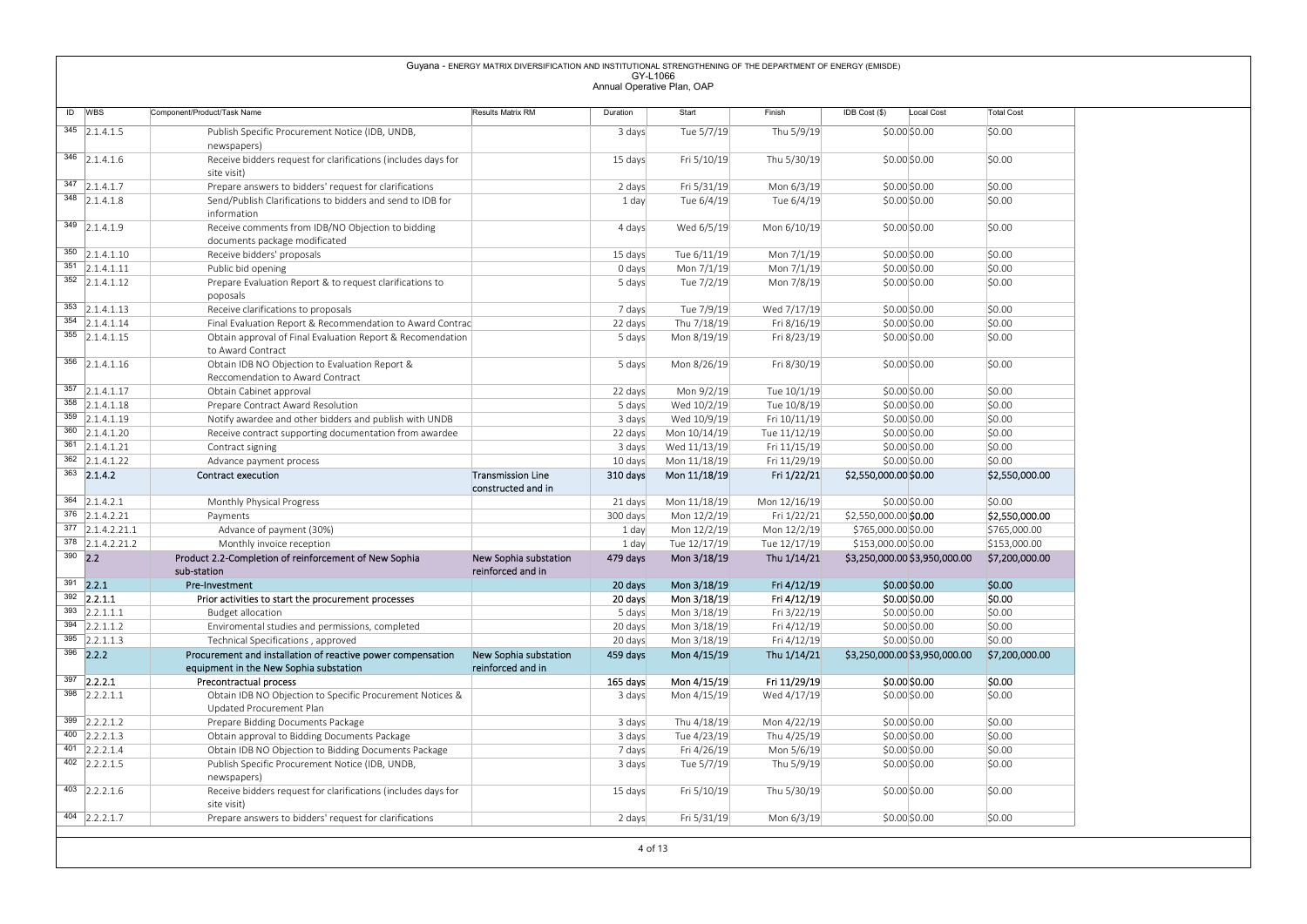|                     |                                               |                                                                                                                                                             | Guyana - ENERGY MATRIX DIVERSIFICATION AND INSTITUTIONAL STRENGTHENING OF THE DEPARTMENT OF ENERGY (EMISDE) |                                        |                              |                              |                                |                                                                |                                  |
|---------------------|-----------------------------------------------|-------------------------------------------------------------------------------------------------------------------------------------------------------------|-------------------------------------------------------------------------------------------------------------|----------------------------------------|------------------------------|------------------------------|--------------------------------|----------------------------------------------------------------|----------------------------------|
|                     |                                               |                                                                                                                                                             |                                                                                                             | GY-L1066<br>Annual Operative Plan, OAP |                              |                              |                                |                                                                |                                  |
|                     |                                               |                                                                                                                                                             |                                                                                                             |                                        |                              |                              |                                |                                                                |                                  |
| $\overline{ID}$ WBS |                                               | Component/Product/Task Name                                                                                                                                 | Results Matrix RM                                                                                           | Duration                               | Start                        | Finish                       | IDB Cost (\$)                  | Local Cost                                                     | <b>Total Cost</b>                |
|                     | $405$ 2.2.2.1.8                               | Send/Publish Clarifications to bidders and send to IDB for                                                                                                  |                                                                                                             | 1 day                                  | Tue 6/4/19                   | Tue 6/4/19                   |                                | \$0.00\$0.00                                                   | \$0.00                           |
|                     | 406 2.2.2.1.9                                 | information<br>Receive comments from IDB/NO Objection to bidding                                                                                            |                                                                                                             | 4 days                                 | Wed 6/5/19                   | Mon 6/10/19                  |                                | \$0.00\$0.00                                                   | \$0.00                           |
|                     |                                               | documents package modificated                                                                                                                               |                                                                                                             |                                        |                              |                              |                                |                                                                |                                  |
|                     | $407$ 2.2.2.1.10                              | Receive bidders' proposals                                                                                                                                  |                                                                                                             | 15 days                                | Tue 6/11/19                  | Mon 7/1/19                   |                                | \$0.00\$0.00                                                   | \$0.00                           |
|                     | $408$ 2.2.2.1.11<br>$409$ 2.2.2.1.12          | Public bid opening<br>Prepare Evaluation Report & to request clarifications to                                                                              |                                                                                                             | 0 days<br>5 days                       | Mon 7/1/19<br>Tue 7/2/19     | Mon 7/1/19<br>Mon 7/8/19     |                                | \$0.00\$0.00<br>\$0.00\$0.00                                   | \$0.00<br>\$0.00                 |
|                     |                                               | poposals                                                                                                                                                    |                                                                                                             |                                        |                              |                              |                                |                                                                |                                  |
|                     | 410 2.2.2.1.13                                | Receive clarifications to proposals                                                                                                                         |                                                                                                             | 7 days                                 | Tue 7/9/19                   | Wed 7/17/19                  |                                | \$0.00\$0.00                                                   | \$0.00                           |
|                     | $411$ 2.2.2.1.14<br>$412$ 2.2.2.1.15          | Final Evaluation Report & Recommendation to Award Contrac                                                                                                   |                                                                                                             | 22 days                                | Thu 7/18/19                  | Fri 8/16/19                  |                                | \$0.00\$0.00                                                   | \$0.00                           |
|                     |                                               | Obtain approval of Final Evaluation Report & Recomendation<br>to Award Contract                                                                             |                                                                                                             | 5 days                                 | Mon 8/19/19                  | Fri 8/23/19                  |                                | \$0.00\$0.00                                                   | \$0.00                           |
|                     | 413 $ 2.2.2.1.16$                             | Obtain IDB NO Objection to Evaluation Report &                                                                                                              |                                                                                                             | 5 days                                 | Mon 8/26/19                  | Fri 8/30/19                  |                                | \$0.00\$0.00                                                   | \$0.00                           |
|                     |                                               | Reccomendation to Award Contract                                                                                                                            |                                                                                                             |                                        |                              |                              |                                |                                                                |                                  |
|                     | 414 2.2.2.1.17<br>$415$ 2.2.2.1.18            | Obtain Cabinet approval<br>Prepare Contract Award Resolution                                                                                                |                                                                                                             | 22 days<br>5 days                      | Mon 9/2/19<br>Wed 10/2/19    | Tue 10/1/19<br>Tue 10/8/19   |                                | \$0.00\$0.00<br>\$0.00\$0.00                                   | \$0.00<br>\$0.00                 |
|                     | 416 $ 2.2.2.1.19$                             | Notify awardee and other bidders and publish with UNDB                                                                                                      |                                                                                                             | 3 days                                 | Wed 10/9/19                  | Fri 10/11/19                 |                                | \$0.00\$0.00                                                   | \$0.00                           |
|                     | $417$ 2.2.2.1.20                              | Receive contract supporting documentation from awardee                                                                                                      |                                                                                                             | 22 days                                | Mon 10/14/19                 | Tue 11/12/19                 |                                | \$0.00\$0.00                                                   | \$0.00                           |
|                     | 418 2.2.2.1.21<br>419 2.2.2.1.22              | Contract signing                                                                                                                                            |                                                                                                             | 3 days                                 | Wed 11/13/19                 | Fri 11/15/19<br>Fri 11/29/19 |                                | \$0.00\$0.00<br>\$0.00 \$0.00                                  | \$0.00<br>\$0.00                 |
|                     | $420$ 2.2.2.2                                 | Advance payment process<br>Contract execution                                                                                                               | New Sophia substation                                                                                       | 10 days<br>304 days                    | Mon 11/18/19<br>Mon 11/18/19 | Thu 1/14/21                  |                                | \$3,250,000.00 \$3,950,000.00 \$7,200,000.00                   |                                  |
|                     |                                               |                                                                                                                                                             | reinforced and in                                                                                           |                                        |                              |                              |                                |                                                                |                                  |
|                     | $421$ 2.2.2.2.1<br>433 2.2.2.2.15             | Monthly Physical Progress                                                                                                                                   |                                                                                                             | 21 days                                | Mon 11/18/19                 | Mon 12/16/19                 |                                | \$0.00 \$0.00                                                  | \$0.00                           |
|                     | $434$ 2.2.2.2.15.1                            | Payments<br>Advance of payment (30%)                                                                                                                        |                                                                                                             | 294 days<br>1 day                      | Mon 12/2/19<br>Mon 12/2/19   | Thu 1/14/21<br>Mon 12/2/19   |                                | \$3,250,000.00 \$3,950,000.00<br>\$1,080,000.00 \$1,080,000.00 | \$7,200,000.00<br>\$2,160,000.00 |
|                     | $435$ 2.2.2.2.15.2                            | Monthly invoice reception                                                                                                                                   |                                                                                                             | 1 day                                  | Tue 12/17/19                 | Tue 12/17/19                 | \$216,000.00 \$216,000.00      |                                                                | \$432,000.00                     |
| $447$ 2.3           |                                               | Product 2.3-Drafting of technical standards for storing, disposition                                                                                        | Technical guideline                                                                                         | 223 days                               | Mon 3/18/19                  | Wed 1/22/20                  | \$50,000.00 \$0.00             |                                                                | \$50,000.00                      |
|                     | $448$ 2.3.1                                   | & treatment of equipment<br>Pre-Investment                                                                                                                  | document for GPL to                                                                                         | 44 days                                | Mon 3/18/19                  | Thu 5/16/19                  |                                | \$0.00 \$0.00                                                  | \$0.00                           |
|                     | $449$ 2.3.1.1                                 | Prior activities to start the procurement processes                                                                                                         |                                                                                                             | 44 days                                | Mon 3/18/19                  | Thu 5/16/19                  | \$0.00 \$0.00                  |                                                                | \$0.00                           |
|                     | $450$ 2.3.1.1.1                               | <b>Budget allocation</b>                                                                                                                                    |                                                                                                             | 5 days                                 | Mon 3/18/19                  | Fri 3/22/19                  |                                | \$0.00 \$0.00                                                  | \$0.00                           |
|                     | $451$ 2.3.1.1.2                               | Technical Data to start procurement process                                                                                                                 |                                                                                                             | 44 days                                | Mon 3/18/19                  | Thu 5/16/19                  | \$0.00 \$0.00                  |                                                                | \$0.00                           |
|                     | $452$ 2.3.2                                   | Revision and development of a technical guideline document for Technical guideline<br>GPL to store, dispose and treatment of unused electrical<br>equipment | document for GPL to<br>store, dispose and                                                                   | 179 days                               | Fri 5/17/19                  | Wed 1/22/20                  | \$50,000.00 \$0.00             |                                                                | \$50,000.00                      |
|                     | $453$ 2.3.2.1                                 | Precontractual process                                                                                                                                      |                                                                                                             | 41 days                                | Fri 5/17/19                  | Fri 7/12/19                  | \$0.00 \$0.00                  |                                                                | \$0.00                           |
|                     | $454$ 2.3.2.1.1<br>$455$ 2.3.2.1.2            | Prepare Terms of Reference (TOR)<br>Request of no objection to the terms of reference                                                                       |                                                                                                             | 5 days<br>1 day                        | Fri 5/17/19<br>Fri 5/24/19   | Thu 5/23/19<br>Fri 5/24/19   | \$0.00 \$0.00                  | \$0.00 \$0.00                                                  | \$0.00<br>\$0.00                 |
|                     | $456$ 2.3.2.1.3                               | Obtain IDB NO Objection to Request for Terms of Reference                                                                                                   |                                                                                                             | 2 days                                 | Mon 5/27/19                  | Tue 5/28/19                  |                                | \$0.00 \$0.00                                                  | \$0.00                           |
|                     |                                               | (TOR)                                                                                                                                                       |                                                                                                             |                                        |                              |                              |                                |                                                                |                                  |
|                     | 457 2.3.2.1.4                                 | Invitation to participate                                                                                                                                   |                                                                                                             | 3 days                                 | Wed 5/29/19                  | Fri 5/31/19                  |                                | \$0.00\$0.00                                                   | \$0.00                           |
|                     | $458$ 2.3.2.1.5<br>459 2.3.2.1.6              | Reception of expressions of interest and resumes<br>Evaluation of responses                                                                                 |                                                                                                             | 10 days<br>5 days                      | Mon 6/3/19<br>Mon 6/17/19    | Fri 6/14/19<br>Fri 6/21/19   | \$0.00 \$0.00                  | \$0.00 \$0.00                                                  | \$0.00<br>\$0.00                 |
|                     | 460 2.3.2.1.7                                 | Request of no objection to the evaluation of responses                                                                                                      |                                                                                                             | 1 day                                  | Mon 6/24/19                  | Mon 6/24/19                  | \$0.00 \$0.00                  |                                                                | \$0.00                           |
|                     | $461$ 2.3.2.1.8                               | Non objection evaluation report                                                                                                                             |                                                                                                             | 5 days                                 | Tue 6/25/19                  | Mon 7/1/19                   | \$0.00 \$0.00                  |                                                                | \$0.00                           |
|                     | 462 2.3.2.1.9<br>463 2.3.2.1.10               | Contract award<br>Results notification                                                                                                                      |                                                                                                             | 2 days<br>2 days                       | Tue 7/2/19<br>Thu 7/4/19     | Wed 7/3/19<br>Fri 7/5/19     | \$0.00 \$0.00<br>\$0.00 \$0.00 |                                                                | \$0.00<br>\$0.00                 |
|                     | 464 2.3.2.1.11                                | Contract signing                                                                                                                                            |                                                                                                             | 5 days                                 | Mon 7/8/19                   | Fri 7/12/19                  |                                | \$0.00 \$0.00                                                  | \$0.00                           |
|                     |                                               | Contract execution                                                                                                                                          |                                                                                                             | 138 days                               | Mon 7/15/19                  | Wed 1/22/20                  | \$50,000.00 \$0.00             |                                                                | \$50,000.00                      |
|                     | 465 2.3.2.30                                  |                                                                                                                                                             |                                                                                                             |                                        | Mon 7/15/19                  |                              |                                | \$0.00 \$0.00                                                  | \$0.00                           |
|                     | $\overline{466}$ 2.3.2.30.1<br>467 2.3.2.30.2 | Work plan<br>Partial Report                                                                                                                                 |                                                                                                             | 5 days<br>66 days                      | Mon 7/22/19                  | Fri 7/19/19<br>Mon 10/21/19  |                                | \$0.00 \$0.00                                                  | \$0.00                           |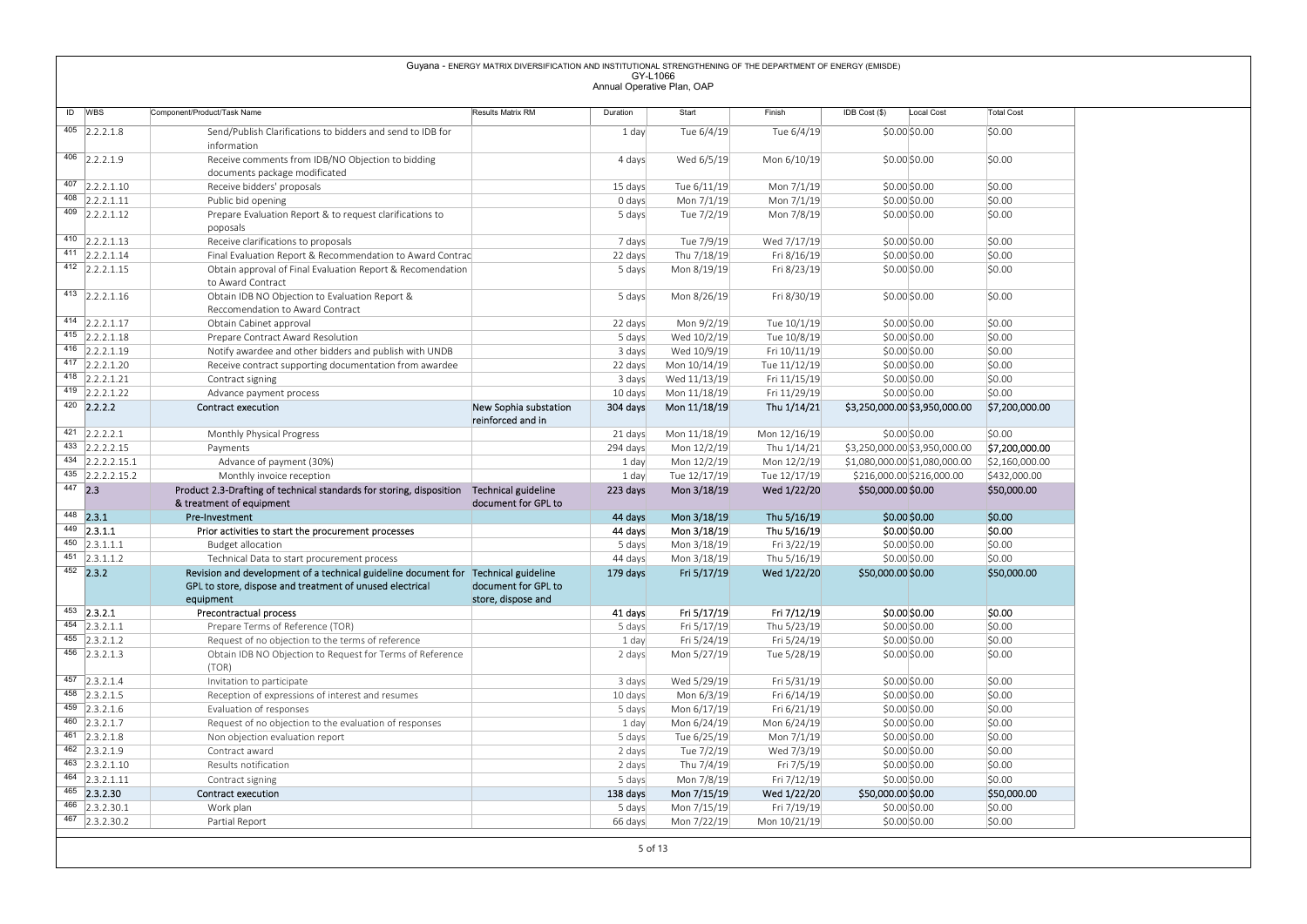|         |                                             | Guyana - ENERGY MATRIX DIVERSIFICATION AND INSTITUTIONAL STRENGTHENING OF THE DEPARTMENT OF ENERGY (EMISDE)                                                           | GY-L1066                   |                            |                            |                                      |                        |
|---------|---------------------------------------------|-----------------------------------------------------------------------------------------------------------------------------------------------------------------------|----------------------------|----------------------------|----------------------------|--------------------------------------|------------------------|
|         |                                             |                                                                                                                                                                       | Annual Operative Plan, OAP |                            |                            |                                      |                        |
|         | ID WBS                                      | Component/Product/Task Name<br>Results Matrix RM                                                                                                                      | Duration                   | Start                      | Finish                     | IDB Cost (\$)<br>Local Cost          | <b>Total Cost</b>      |
|         | 469 2.3.2.30.4                              | Payments                                                                                                                                                              | 138 days                   | Mon 7/15/19                | Wed 1/22/20                | \$50,000.00 \$0.00                   | \$50,000.00            |
|         | $\overline{470}$ 2.3.2.30.4.1               | Advance of Payment (20%)                                                                                                                                              | 1 day                      | Mon 7/15/19                | Tue 7/16/19                | \$10,000.00 \$0.00                   | \$10,000.00            |
|         | $\overline{471}$ 2.3.2.30.4.2               | Invoice reception- Partial Report (40%)                                                                                                                               | 1 day                      | Tue 10/22/19               | Wed 10/23/19               | \$20,000.00 \$0.00                   | \$20,000.00            |
|         | $473$ 2.4                                   | Product 2.4-Development of diversity diagnostic and policy proposal GPL Coorporate Gender<br>for GPL<br>Policy as a mainstream                                        | 279 days                   | Mon 3/18/19                | Thu 4/9/20                 | \$50,000.00 \$0.00                   | \$50,000.00            |
|         | $474$ 2.4.1                                 | Pre-Investment                                                                                                                                                        | 100 days                   | Mon 3/18/19                | Fri 8/2/19                 | \$0.00 \$0.00                        | \$0.00                 |
|         | $475$ 2.4.1.1                               | Prior activities to start the procurement processes                                                                                                                   | 100 days                   | Mon 3/18/19                | Fri 8/2/19                 | \$0.00 \$0.00                        | \$0.00                 |
|         | 476 $ 2.4.1.1.1$                            | Technical Data to start procurement process                                                                                                                           | 100 days                   | Mon 3/18/19                | Fri 8/2/19                 | \$0.00\$0.00                         | \$0.00                 |
|         | $477$ 2.4.2                                 | Consultancy for Development of GPL Coorporate Gender Policy<br><b>GPL Coorporate Gender</b><br>as a mainstream practice in the organization<br>Policy as a mainstream | 179 days                   | Mon 8/5/19                 | Thu 4/9/20                 | \$50,000.00 \$0.00                   | \$50,000.00            |
|         | $478$ 2.4.2.1                               | Precontractual process                                                                                                                                                | 41 days                    | Mon 8/5/19                 | Mon 9/30/19                | \$0.00 \$0.00                        | \$0.00                 |
|         | $479$ 2.4.2.1.1                             | Prepare Terms of Reference (TOR)                                                                                                                                      | 5 days                     | Mon 8/5/19                 | Fri 8/9/19                 | \$0.00\$0.00                         | \$0.00                 |
|         | $\overline{480}$ 2.4.2.1.2                  | Request of no objection to the terms of reference                                                                                                                     | 1 day                      | Mon 8/12/19                | Mon 8/12/19                | \$0.00\$0.00                         | \$0.00                 |
|         | $\overline{481}$ 2.4.2.1.3                  | Obtain IDB NO Objection to Request for Terms of Reference<br>(TOR)                                                                                                    | 2 days                     | Tue 8/13/19                | Wed 8/14/19                | \$0.00\$0.00                         | \$0.00                 |
|         | 482 2.4.2.1.4                               | Invitation to participate                                                                                                                                             | 3 days                     | Thu 8/15/19                | Mon 8/19/19                | \$0.00\$0.00                         | \$0.00                 |
|         | $483$ 2.4.2.1.5                             | Reception of expressions of interest and resumes                                                                                                                      | 10 days                    | Tue 8/20/19                | Mon 9/2/19                 | \$0.00\$0.00                         | \$0.00                 |
|         | 484 2.4.2.1.6                               | Evaluation of responses                                                                                                                                               | 5 days                     | Tue 9/3/19                 | Mon 9/9/19                 | \$0.00\$0.00                         | \$0.00                 |
|         | 485 2.4.2.1.7<br>$486$ 2.4.2.1.8            | Request of no objection to the evaluation of responses                                                                                                                | 1 day                      | Tue 9/10/19<br>Wed 9/11/19 | Tue 9/10/19<br>Tue 9/17/19 | \$0.00 \$0.00<br>\$0.00 \$0.00       | \$0.00<br>\$0.00       |
|         | $487$ 2.4.2.1.9                             | Non objection evaluation report<br>Contract award                                                                                                                     | 5 days<br>2 days           | Wed 9/18/19                | Thu 9/19/19                | \$0.00 \$0.00                        | \$0.00                 |
|         | 488 2.4.2.1.10                              | Results notification                                                                                                                                                  | 2 days                     | Fri 9/20/19                | Mon 9/23/19                | \$0.00 \$0.00                        | \$0.00                 |
|         | 489 2.4.2.1.11                              | Contract signing                                                                                                                                                      | 5 days                     | Tue 9/24/19                | Mon 9/30/19                | \$0.00 \$0.00                        | \$0.00                 |
|         | $490$ 2.4.2.2                               | <b>Contract execution</b>                                                                                                                                             | 138 days                   | Tue 10/1/19                | Thu 4/9/20                 | \$50,000.00 \$0.00                   | \$50,000.00            |
|         | $491$ 2.4.2.2.1<br>$494$ 2.4.2.2.4          | Work plan<br>Payments                                                                                                                                                 | 5 days<br>138 days         | Tue 10/1/19<br>Tue 10/1/19 | Mon 10/7/19<br>Thu 4/9/20  | \$0.00 \$0.00<br>\$50,000.00 \$0.00  | \$0.00<br>\$50,000.00  |
|         | $495$ 2.4.2.2.4.1                           | Advance of Payment (20%)                                                                                                                                              | 1 day                      | Tue 10/1/19                | Wed 10/2/19                | \$10,000.00 \$0.00                   | \$10,000.00            |
| $499$ 3 |                                             | Component 3. Institutional Strengthening and Governance of the                                                                                                        | 481 days                   | Mon 3/18/19                | Mon 1/18/21                | \$4,500,000.00 \$0.00                | \$4,500,000.00         |
|         |                                             | <b>Energy Sector</b>                                                                                                                                                  |                            |                            |                            |                                      |                        |
|         | $500$ 3.1                                   | Product 3.1-A Regulatory framework for the oil and gas sector is<br>1 Regulatory framework,<br>proposed.<br>proposed                                                  | 230 days                   | Mon 3/18/19                | Fri 1/31/20                | \$250,000.00 \$0.00                  | \$250,000.00           |
|         | $501$ 3.1.1                                 | Pre-Investment                                                                                                                                                        | 5 days                     | Mon 3/18/19                | Fri 3/22/19                | \$0.00 \$0.00                        | \$0.00                 |
|         | $502$ 3.1.1.1                               | Prior activities to start the procurement processes                                                                                                                   | 5 days                     | Mon 3/18/19                | Fri 3/22/19                | \$0.00 \$0.00                        | \$0.00                 |
|         |                                             |                                                                                                                                                                       | 5 days                     | Mon 3/18/19                | Fri 3/22/19                | \$0.00 \$0.00                        | \$0.00                 |
|         | $503$ 3.1.1.1.1                             | Technical Data to start procurement process                                                                                                                           |                            | Mon 3/25/19                | Fri 1/31/20                | \$250,000.00 \$0.00                  | \$250,000.00           |
|         | $504$ 3.1.2                                 | Consultancy for development of the regulatory framework for<br>1 Regulatory framework,                                                                                | 225 days                   |                            |                            |                                      |                        |
|         |                                             | the oil and gas sector<br>proposed                                                                                                                                    |                            |                            |                            |                                      |                        |
|         | $505$ 3.1.2.1<br>$\overline{506}$ 3.1.2.1.1 | Precontractual process<br>Prepare Terms of Reference (TOR)                                                                                                            | 41 days<br>5 days          | Mon 3/25/19<br>Mon 3/25/19 | Mon 5/20/19<br>Fri 3/29/19 | \$0.00 \$0.00<br>\$0.00 \$0.00       | \$0.00<br>\$0.00       |
|         | $507$ 3.1.2.1.2                             | Request of no objection to the terms of reference                                                                                                                     | 1 day                      | Mon 4/1/19                 | Mon 4/1/19                 | \$0.00 \$0.00                        | \$0.00                 |
|         | $508$ 3.1.2.1.3                             | Obtain IDB NO Objection to Request for Terms of Reference                                                                                                             | 2 days                     | Tue 4/2/19                 | Wed 4/3/19                 | \$0.00 \$0.00                        | \$0.00                 |
|         |                                             | (TOR)                                                                                                                                                                 |                            |                            |                            |                                      |                        |
|         | $509$ 3.1.2.1.4                             | Invitation to participate                                                                                                                                             | 3 days                     | Thu 4/4/19                 | Mon 4/8/19                 | \$0.00 \$0.00                        | \$0.00                 |
|         | $510$ 3.1.2.1.5<br>$511$ 3.1.2.1.6          | Reception of expressions of interest and resumes<br>Evaluation of responses                                                                                           | 10 days<br>5 days          | Tue 4/9/19<br>Tue 4/23/19  | Mon 4/22/19<br>Mon 4/29/19 | \$0.00 \$0.00<br>\$0.00 \$0.00       | \$0.00<br>\$0.00       |
|         | $512$ 3.1.2.1.7                             | Request of no objection to the evaluation of responses                                                                                                                | 1 day                      | Tue 4/30/19                | Tue 4/30/19                | \$0.00\$0.00                         | \$0.00                 |
|         |                                             |                                                                                                                                                                       |                            |                            |                            |                                      |                        |
|         | $513$ 3.1.2.1.8                             | Non objection evaluation report                                                                                                                                       | 5 days                     | Wed 5/1/19                 | Tue 5/7/19                 | \$0.00 \$0.00                        | \$0.00                 |
|         | $514$ 3.1.2.1.9<br>$515$ 3.1.2.1.10         | Contract award<br>Results notification                                                                                                                                | 2 days<br>2 days           | Wed 5/8/19<br>Fri 5/10/19  | Thu 5/9/19<br>Mon 5/13/19  | \$0.00 \$0.00<br>\$0.00 \$0.00       | \$0.00<br>\$0.00       |
|         | $516$ 3.1.2.1.11<br>$517$ 3.1.2.2           | Contract signing<br><b>Contract execution</b>                                                                                                                         | 5 days<br>184 days         | Tue 5/14/19<br>Tue 5/21/19 | Mon 5/20/19<br>Fri 1/31/20 | \$0.00 \$0.00<br>\$250,000.00 \$0.00 | \$0.00<br>\$250,000.00 |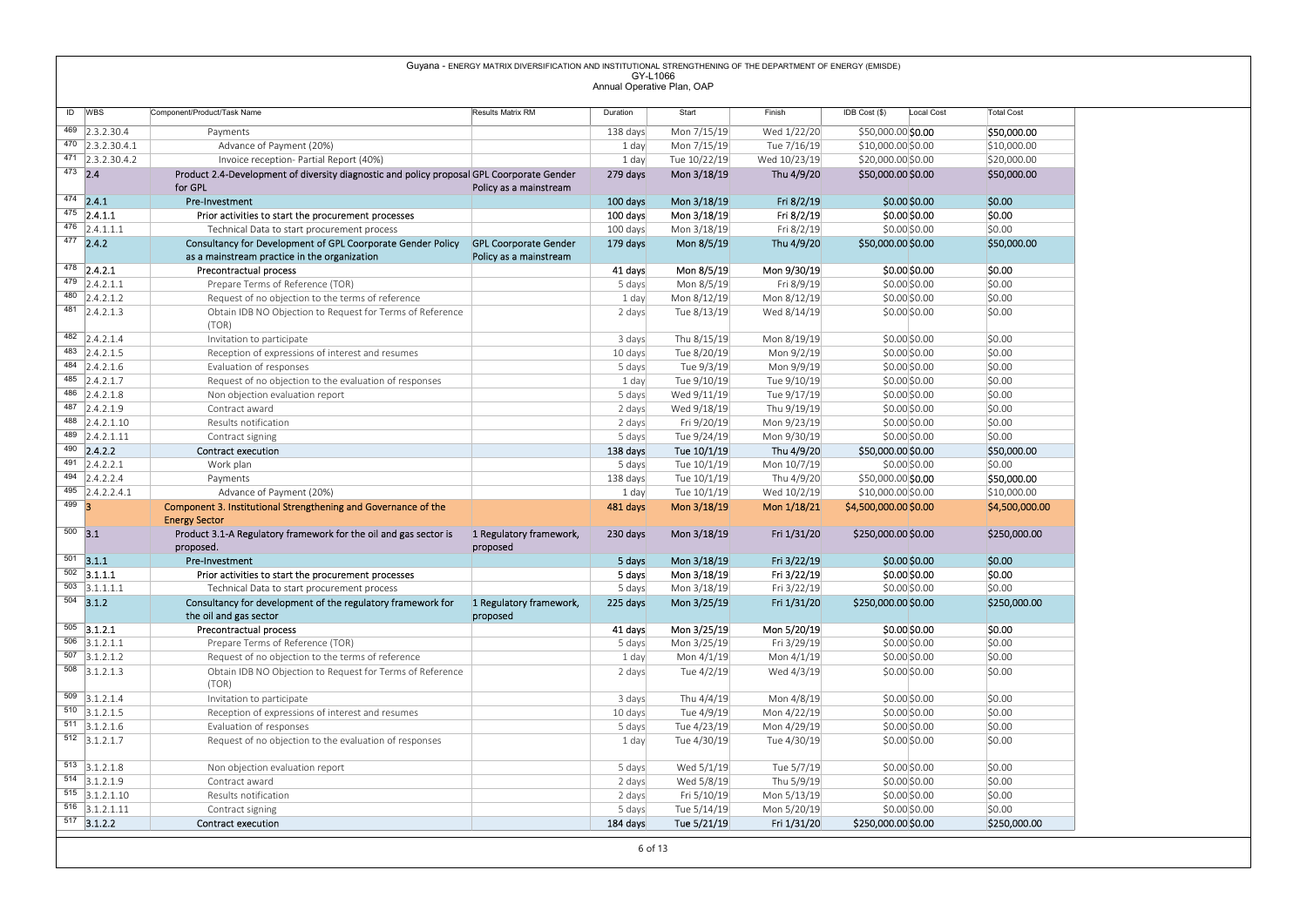|                                                 |                                                                                                 | Guyana - ENERGY MATRIX DIVERSIFICATION AND INSTITUTIONAL STRENGTHENING OF THE DEPARTMENT OF ENERGY (EMISDE) | GY-L1066                   |                            |                            |                                              |                                |
|-------------------------------------------------|-------------------------------------------------------------------------------------------------|-------------------------------------------------------------------------------------------------------------|----------------------------|----------------------------|----------------------------|----------------------------------------------|--------------------------------|
|                                                 |                                                                                                 |                                                                                                             | Annual Operative Plan, OAP |                            |                            |                                              |                                |
| ID WBS                                          | Component/Product/Task Name                                                                     | Results Matrix RM                                                                                           | Duration                   | Start                      | Finish                     | IDB Cost (\$)<br>Local Cost                  | <b>Total Cost</b>              |
| $\overline{518}$ 3.1.2.2.1                      | Work plan                                                                                       |                                                                                                             | 5 days                     | Tue 5/21/19                | Mon 5/27/19                | \$0.00 \$0.00                                | \$0.00                         |
| $\overline{519}$ 3.1.2.2.2                      | Draft Regulatory framework                                                                      |                                                                                                             | 156 days                   | Tue 5/28/19                | Tue 12/31/19               | \$0.00\$0.00                                 | \$0.00                         |
| $\overline{521}$ 3.1.2.2.7                      | Payments                                                                                        |                                                                                                             | 179 days                   | Tue 5/28/19                | Fri 1/31/20                | \$250,000.00 \$0.00                          | \$250,000.00                   |
| $\overline{522}$ 3.1.2.2.7.1                    | Initial Payment (work plan) 20%                                                                 |                                                                                                             | 1 day                      | Tue 5/28/19                | Tue 5/28/19                | \$50,000.00 \$0.00                           | \$50,000.00                    |
| $525$ 3.2                                       | Product 3.2-Production Sharing Agreement (PSA) contract<br>administration procedures created.   | Contract administration<br>procedures created                                                               | 327 days                   | Mon 3/18/19                | Tue 6/16/20                | \$1,000,000.00 \$0.00                        | \$1,000,000.00                 |
| $526$ 3.2.1                                     | Pre-Investment                                                                                  |                                                                                                             | 5 days                     | Mon 3/18/19                | Fri 3/22/19                | \$0.00 \$0.00                                | \$0.00                         |
| $527$ 3.2.1.1                                   | Prior activities to start the procurement processes                                             |                                                                                                             | 5 days                     | Mon 3/18/19                | Fri 3/22/19                | \$0.00 \$0.00                                | \$0.00                         |
| $\overline{528}$ 3.2.1.1.1                      | Technical Data to start procurement process                                                     |                                                                                                             | 5 days                     | Mon 3/18/19                | Fri 3/22/19                | \$0.00 \$0.00                                | \$0.00                         |
| $529$ 3.2.2                                     | Consultancy for Development of contract administration<br>procedures                            |                                                                                                             | 322 days                   | Mon 3/25/19                | Tue 6/16/20                | \$1,000,000.00 \$0.00                        | \$1,000,000.00                 |
| $\overline{530}$ 3.2.2.3                        | Precontractual process                                                                          |                                                                                                             | 118 days                   | Mon 3/25/19                | Wed 9/4/19                 | \$0.00 \$0.00                                | \$0.00                         |
| $\overline{531}$ 3.2.2.3.30                     | Prepare Terms of Reference (TOR) & Cost Estimate (Budget)                                       |                                                                                                             | 3 days                     | Mon 3/25/19                | Wed 3/27/19                | \$0.00 \$0.00                                | \$0.00                         |
|                                                 |                                                                                                 |                                                                                                             |                            |                            |                            |                                              |                                |
| $\overline{532}$ 3.2.2.3.31<br>$533$ 3.2.2.3.32 | Obtain IDB No Objection to TOR                                                                  |                                                                                                             | 5 days                     | Thu 3/28/19<br>Thu 4/4/19  | Wed 4/3/19                 | \$0.00\$0.00<br>\$0.00\$0.00                 | \$0.00<br>\$0.00               |
| 534 3.2.2.3.33                                  | Prepare Request for Expressions of Interest (EOI)<br>Request for EOI                            |                                                                                                             | 2 days<br>1 day            | Mon 4/8/19                 | Fri 4/5/19<br>Mon 4/8/19   | \$0.00\$0.00                                 | \$0.00                         |
| $535$ 3.2.2.3.34                                | Receipt EOI and Select the Short List                                                           |                                                                                                             | 12 days                    | Tue 4/9/19                 | Wed 4/24/19                | \$0.00\$0.00                                 | \$0.00                         |
| 536 3.2.2.3.35                                  | Prepare Request for Proposals (RFP)                                                             |                                                                                                             | 5 days                     | Thu 4/25/19                | Wed 5/1/19                 | \$0.00\$0.00                                 | \$0.00                         |
| 537 3.2.2.3.36                                  | Obtain approval to RFP                                                                          |                                                                                                             | 2 days                     | Thu 5/2/19                 | Fri 5/3/19                 | \$0.00 \$0.00                                | \$0.00                         |
| $538$ 3.2.2.3.37<br>$\overline{539}$ 3.2.2.3.38 | Obtain IDB No Objection to RFP & short list                                                     |                                                                                                             | 5 days                     | Mon 5/6/19                 | Fri 5/10/19                | \$0.00 \$0.00                                | \$0.00                         |
| 540 3.2.2.3.39                                  | Submit RFP to shortlisted bidders & invite to bid<br>Receive bidders request for clarifications |                                                                                                             | 1 day<br>7 days            | Mon 5/13/19<br>Tue 5/14/19 | Mon 5/13/19<br>Wed 5/22/19 | \$0.00 \$0.00<br>\$0.00 \$0.00               | \$0.00<br>\$0.00               |
| $541$ 3.2.2.3.40                                | Prepare answers to bidders' request for clarifications                                          |                                                                                                             | 2 days                     | Thu 5/23/19                | Fri 5/24/19                | \$0.00 \$0.00                                | \$0.00                         |
| 542 3.2.2.3.41                                  | Send/Publish Clarifications to bidders                                                          |                                                                                                             | 1 day                      | Mon 5/27/19                | Mon 5/27/19                | \$0.00 \$0.00                                | \$0.00                         |
| $543$ 3.2.2.3.42                                | Receipt of Proposals                                                                            |                                                                                                             | 12 days                    | Tue 5/28/19                | Wed 6/12/19                | \$0.00 \$0.00                                | \$0.00                         |
| $544$ 3.2.2.3.43<br>$545$ 3.2.2.3.44            | Public opening<br>Preliminar technical evaluation and request for clarifications                |                                                                                                             | 0 days                     | Wed 6/12/19                | Wed 6/12/19                | \$0.00 \$0.00                                | \$0.00                         |
|                                                 |                                                                                                 |                                                                                                             | 3 days                     | Thu 6/13/19                | Mon 6/17/19                | \$0.00 \$0.00                                | \$0.00                         |
| $546$ 3.2.2.3.45                                | Receive clarifications from bidders                                                             |                                                                                                             | 5 days                     | Tue 6/18/19                | Mon 6/24/19                | \$0.00 \$0.00                                | \$0.00                         |
| $\overline{547}$ 3.2.2.3.46                     | Prepare Technical Evaluation Report                                                             |                                                                                                             | 3 days                     | Tue 6/25/19                | Thu 6/27/19                | \$0.00 \$0.00                                | \$0.00                         |
| 548 3.2.2.3.47                                  | Obtain IDB No Objection to Technical Evaluation Report                                          |                                                                                                             | 5 days                     | Fri 6/28/19                | Thu 7/4/19                 | \$0.00 \$0.00                                | \$0.00                         |
| $549$ 3.2.2.3.48                                | Financial proposal opening                                                                      |                                                                                                             | 1 day                      | Fri 7/5/19                 | Fri 7/5/19                 | \$0.00\$0.00                                 | \$0.00                         |
| 550 3.2.2.3.49                                  | Prepare Combined Quality and Cost Evaluation Report                                             |                                                                                                             | 2 days                     | Mon 7/8/19                 | Tue 7/9/19                 | \$0.00 \$0.00                                | \$0.00                         |
|                                                 |                                                                                                 |                                                                                                             |                            |                            |                            |                                              |                                |
| $551$ 3.2.2.3.50                                | Send Combined Quality and Evaluation Report to IDB for                                          |                                                                                                             | 1 day                      | Wed 7/10/19                | Wed 7/10/19                | \$0.00 \$0.00                                | \$0.00                         |
|                                                 | information                                                                                     |                                                                                                             |                            |                            |                            |                                              |                                |
| $552$ 3.2.2.3.51<br>$553$ 3.2.2.3.52            | Negotiation and Award of Contract<br>Obtain IDB No Objection to Negociated Contract             |                                                                                                             | 1 day<br>5 days            | Thu 7/11/19<br>Fri 7/12/19 | Thu 7/11/19<br>Thu 7/18/19 | \$0.00 \$0.00<br>\$0.00 \$0.00               | \$0.00<br>\$0.00               |
| 554 3.2.2.3.53                                  | Obtain Cabinet approval                                                                         |                                                                                                             | 22 days                    | Fri 7/19/19                | Mon 8/19/19                | \$0.00 \$0.00                                | \$0.00                         |
| $555$ 3.2.2.3.54                                | Notify awardee and other bidders and publish in UNDB                                            |                                                                                                             | 1 day                      | Tue 8/20/19                | Tue 8/20/19                | \$0.00 \$0.00                                | \$0.00                         |
|                                                 |                                                                                                 |                                                                                                             |                            |                            |                            |                                              |                                |
|                                                 | Receipt contract supporting documentation from awardee                                          |                                                                                                             | 7 days                     | Wed 8/21/19                | Thu 8/29/19                | \$0.00 \$0.00                                | \$0.00                         |
| 556 3.2.2.3.55                                  | Contract signing                                                                                |                                                                                                             | 1 day                      | Fri 8/30/19                | Fri 8/30/19                | \$0.00 \$0.00                                | \$0.00                         |
|                                                 |                                                                                                 |                                                                                                             | 3 days                     | Mon 9/2/19                 | Wed 9/4/19                 | \$0.00 \$0.00                                | \$0.00                         |
|                                                 | Advance payment process                                                                         |                                                                                                             | 204 days                   | Thu 9/5/19                 | Tue 6/16/20                | \$1,000,000.00 \$0.00                        | \$1,000,000.00                 |
| 558 3.2.2.3.57<br>$559$ 3.2.2.4                 | Contract execution                                                                              |                                                                                                             |                            |                            |                            |                                              | \$0.00                         |
| 557 3.2.2.3.56<br>$560$ 3.2.2.4.8               | Work plan                                                                                       |                                                                                                             | 5 days                     | Thu 9/5/19                 | Wed 9/11/19                | \$0.00 \$0.00                                |                                |
| $\overline{563}$ 3.2.2.4.14<br>564 3.2.2.4.14.7 | Payments<br>Advance of Payment (20%)                                                            |                                                                                                             | 199 days<br>1 day          | Thu 9/12/19<br>Thu 9/12/19 | Tue 6/16/20<br>Thu 9/12/19 | \$1,000,000.00 \$0.00<br>\$200,000.00 \$0.00 | \$1,000,000.00<br>\$200,000.00 |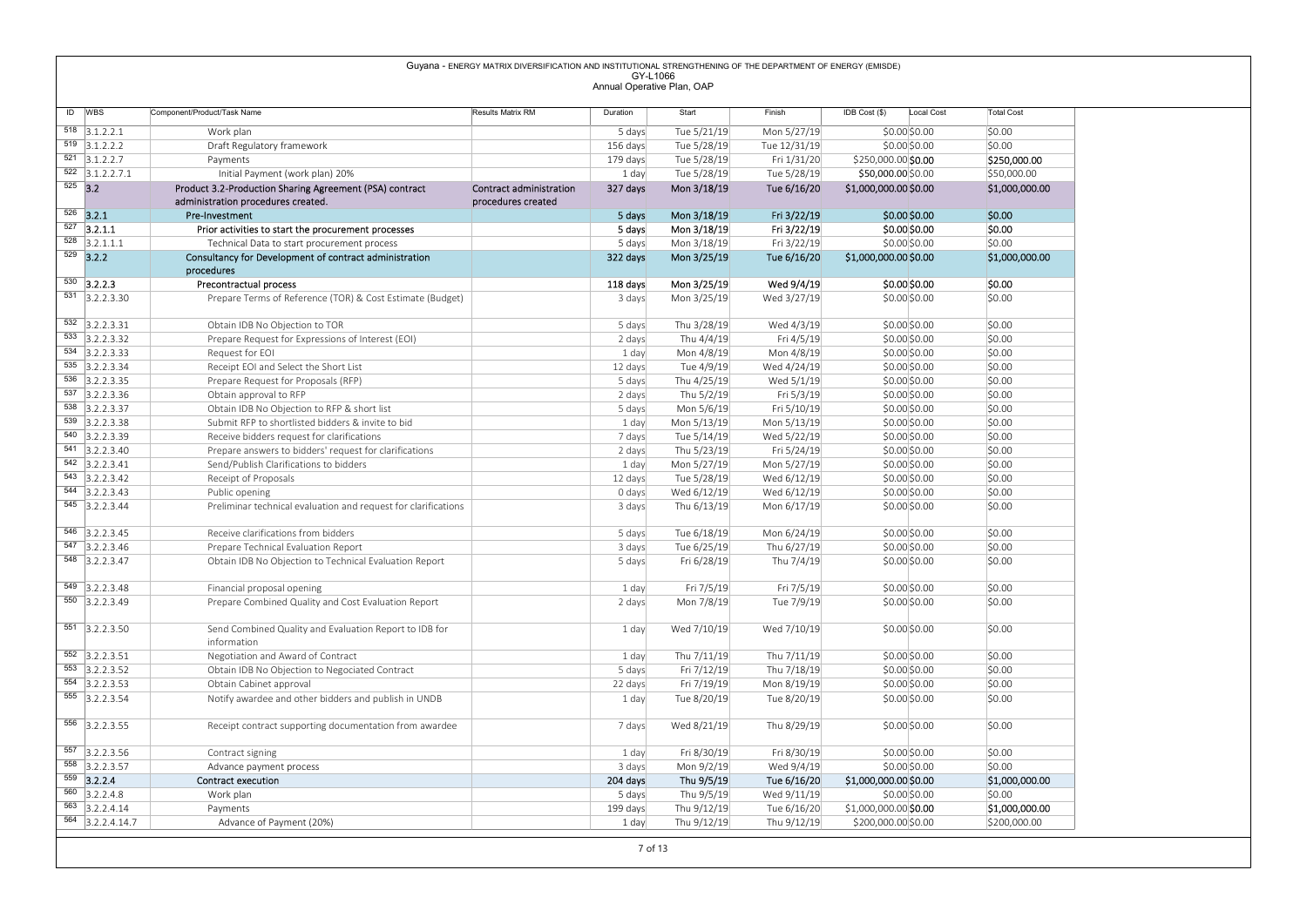|                                                                                                    |                                                                                                    | Guyana - ENERGY MATRIX DIVERSIFICATION AND INSTITUTIONAL STRENGTHENING OF THE DEPARTMENT OF ENERGY (EMISDE) | GY-L1066                   |                            |                            |                                              |                                |
|----------------------------------------------------------------------------------------------------|----------------------------------------------------------------------------------------------------|-------------------------------------------------------------------------------------------------------------|----------------------------|----------------------------|----------------------------|----------------------------------------------|--------------------------------|
|                                                                                                    |                                                                                                    |                                                                                                             | Annual Operative Plan, OAP |                            |                            |                                              |                                |
| ID WBS                                                                                             | Component/Product/Task Name                                                                        | Results Matrix RM                                                                                           | Duration                   | Start                      | Finish                     | IDB Cost (\$)<br>Local Cost                  | <b>Total Cost</b>              |
| $567$ 3.3                                                                                          | Product 3.3-Oil and Gas Management Strengthening program<br>executed.                              | 1 Program executed                                                                                          | 230 days                   | Mon 3/18/19                | Fri 1/31/20                | \$2,000,000.00 \$0.00                        | \$2,000,000.00                 |
| 568 3.3.4                                                                                          | Pre-Investment                                                                                     |                                                                                                             | 5 days                     | Mon 3/18/19                | Fri 3/22/19                | \$0.00 \$0.00                                | \$0.00                         |
| $569$ 3.3.4.2<br>$\overline{570}$ 3.3.4.2.2                                                        | Prior activities to start the procurement processes<br>Technical Data to start procurement process |                                                                                                             | 5 days<br>5 days           | Mon 3/18/19<br>Mon 3/18/19 | Fri 3/22/19<br>Fri 3/22/19 | \$0.00 \$0.00<br>\$0.00 \$0.00               | \$0.00<br>\$0.00               |
| $571$ 3.3.5                                                                                        | Consultancy for development of the Oil and Gas Management                                          | 1 Regulatory framework,                                                                                     | 225 days                   | Mon 3/25/19                | Fri 1/31/20                | \$2,000,000.00 \$0.00                        | \$2,000,000.00                 |
|                                                                                                    | Strengthening program                                                                              | proposed                                                                                                    |                            |                            |                            |                                              |                                |
| $572$ 3.3.5.3<br>$\overline{573}$ 3.3.5.3.30                                                       | Precontractual process<br>Prepare Terms of Reference (TOR)                                         |                                                                                                             | 41 days<br>5 days          | Mon 3/25/19<br>Mon 3/25/19 | Mon 5/20/19<br>Fri 3/29/19 | \$0.00 \$0.00<br>\$0.00 \$0.00               | \$0.00<br>\$0.00               |
| $574$ 3.3.5.3.31                                                                                   | Request of no objection to the terms of reference                                                  |                                                                                                             | 1 day                      | Mon 4/1/19                 | Mon 4/1/19                 | \$0.00 \$0.00                                | \$0.00                         |
| $\overline{575}$ 3.3.5.3.32                                                                        | Obtain IDB NO Objection to Request for Terms of Reference                                          |                                                                                                             | 2 days                     | Tue 4/2/19                 | Wed 4/3/19                 | \$0.00 \$0.00                                | \$0.00                         |
| $576$ 3.3.5.3.33                                                                                   | (TOR)<br>Invitation to participate                                                                 |                                                                                                             | 3 days                     | Thu 4/4/19                 | Mon 4/8/19                 | \$0.00 \$0.00                                | \$0.00                         |
| $\overline{577}$ 3.3.5.3.34                                                                        | Reception of expressions of interest and resumes                                                   |                                                                                                             | 10 days                    | Tue 4/9/19                 | Mon 4/22/19                | \$0.00 \$0.00                                | \$0.00                         |
| 578 3.3.5.3.35<br>$579$ 3.3.5.3.36                                                                 | Evaluation of responses<br>Request of no objection to the evaluation of responses                  |                                                                                                             | 5 days<br>1 day            | Tue 4/23/19<br>Tue 4/30/19 | Mon 4/29/19<br>Tue 4/30/19 | \$0.00 \$0.00<br>\$0.00 \$0.00               | \$0.00<br>\$0.00               |
|                                                                                                    |                                                                                                    |                                                                                                             |                            |                            |                            |                                              |                                |
| 580 3.3.5.3.37                                                                                     | Non objection evaluation report                                                                    |                                                                                                             | 5 days                     | Wed 5/1/19                 | Tue 5/7/19                 | \$0.00\$0.00                                 | \$0.00                         |
| $\overline{581}$ 3.3.5.3.38<br>$\overline{582}$ 3.3.5.3.39                                         | Contract award<br>Results notification                                                             |                                                                                                             | 2 days<br>2 days           | Wed 5/8/19<br>Fri 5/10/19  | Thu 5/9/19<br>Mon 5/13/19  | \$0.00\$0.00<br>\$0.00\$0.00                 | \$0.00<br>\$0.00               |
| 583 3.3.5.3.40                                                                                     | Contract signing                                                                                   |                                                                                                             | 5 days                     | Tue 5/14/19                | Mon 5/20/19                | \$0.00 \$0.00                                | \$0.00                         |
| $584$ 3.3.5.4<br>$585$ 3.3.5.4.8                                                                   | <b>Contract execution</b><br>Work plan                                                             |                                                                                                             | 184 days<br>5 days         | Tue 5/21/19<br>Tue 5/21/19 | Fri 1/31/20<br>Mon 5/27/19 | \$2,000,000.00 \$0.00<br>\$0.00 \$0.00       | \$2,000,000.00<br>\$0.00       |
| 586 3.3.5.4.9                                                                                      | Draft Regulatory framework                                                                         |                                                                                                             | 156 days                   | Tue 5/28/19                | Tue 12/31/19               | \$0.00 \$0.00                                | \$0.00                         |
| 588 3.3.5.4.11                                                                                     | Payments                                                                                           |                                                                                                             | 179 days                   | Tue 5/28/19                | Fri 1/31/20                | \$2,000,000.00 \$0.00                        | \$2,000,000.00                 |
| $\overline{589}$ 3.3.5.4.11.7<br>$592$ 3.4                                                         | Initial Payment (work plan) 20%<br>Product 3.4-Energy Department Staff teams trained               | 4 Staff teams trained                                                                                       | 1 day<br>481 days          | Tue 5/28/19<br>Mon 3/18/19 | Tue 5/28/19<br>Mon 1/18/21 | \$400,000.00 \$0.00<br>\$1,250,000.00 \$0.00 | \$400,000.00<br>\$1,250,000.00 |
| $593$ 3.4.3                                                                                        | Pre-Investment                                                                                     |                                                                                                             | 5 days                     | Mon 3/18/19                | Fri 3/22/19                | \$0.00 \$0.00                                | \$0.00                         |
| $594$ 3.4.3.2                                                                                      | Prior activities to start the procurement processes                                                |                                                                                                             | 5 days                     | Mon 3/18/19                | Fri 3/22/19                | \$0.00 \$0.00                                | \$0.00                         |
| $595$ 3.4.3.2.2<br>596 3.4.4                                                                       | Technical Data to start procurement process<br><b>Training Energy Department Staff Teams</b>       |                                                                                                             | 5 days<br>476 days         | Mon 3/18/19<br>Mon 3/25/19 | Fri 3/22/19<br>Mon 1/18/21 | \$0.00 \$0.00<br>\$1,250,000.00 \$0.00       | \$0.00<br>\$1,250,000.00       |
| $\overline{597}$ 3.4.4.5                                                                           | Precontractual process                                                                             |                                                                                                             | 118 days                   | Mon 3/25/19                | Wed 9/4/19                 | \$0.00 \$0.00                                | \$0.00                         |
| $\overline{598}$ 3.4.4.5.58                                                                        | Prepare Terms of Reference (TOR) & Cost Estimate (Budget)                                          |                                                                                                             | 3 days                     | Mon 3/25/19                | Wed 3/27/19                | \$0.00 \$0.00                                | \$0.00                         |
| 599 3.4.4.5.59                                                                                     | Obtain IDB No Objection to TOR                                                                     |                                                                                                             | 5 days                     | Thu 3/28/19                | Wed 4/3/19                 | \$0.00 \$0.00                                | \$0.00                         |
| $\overline{600}$ 3.4.4.5.60                                                                        | Prepare Request for Expressions of Interest (EOI)                                                  |                                                                                                             | 2 days                     | Thu 4/4/19                 | Fri 4/5/19                 | \$0.00 \$0.00                                | \$0.00                         |
| $\overline{601}$ 3.4.4.5.61<br>602 3.4.4.5.62                                                      | Request for EOI<br>Receipt EOI and Select the Short List                                           |                                                                                                             | 1 day                      | Mon 4/8/19<br>Tue 4/9/19   | Mon 4/8/19<br>Wed 4/24/19  | \$0.00 \$0.00<br>\$0.00 \$0.00               | \$0.00<br>\$0.00               |
| $603$ 3.4.4.5.63                                                                                   | Prepare Request for Proposals (RFP)                                                                |                                                                                                             | 12 days<br>5 days          | Thu 4/25/19                | Wed 5/1/19                 | \$0.00 \$0.00                                | \$0.00                         |
| 604 3.4.4.5.64                                                                                     | Obtain approval to RFP                                                                             |                                                                                                             | 2 days                     | Thu 5/2/19                 | Fri 5/3/19                 | \$0.00 \$0.00                                | \$0.00                         |
| 605 3.4.4.5.65<br>606 3.4.4.5.66                                                                   | Obtain IDB No Objection to RFP & short list<br>Submit RFP to shortlisted bidders & invite to bid   |                                                                                                             | 5 days<br>1 day            | Mon 5/6/19<br>Mon 5/13/19  | Fri 5/10/19<br>Mon 5/13/19 | \$0.00 \$0.00<br>\$0.00 \$0.00               | \$0.00<br>\$0.00               |
| 607 3.4.4.5.67                                                                                     | Receive bidders request for clarifications                                                         |                                                                                                             | 7 days                     | Tue 5/14/19                | Wed 5/22/19                | \$0.00 \$0.00                                | \$0.00                         |
| $\overline{608}$ 3.4.4.5.68                                                                        | Prepare answers to bidders' request for clarifications                                             |                                                                                                             | 2 days                     | Thu 5/23/19                | Fri 5/24/19                | \$0.00 \$0.00                                | \$0.00                         |
| $\overline{609}$ 3.4.4.5.69<br>$\begin{array}{ c c c } \hline 610 & 3.4.4.5.70 \hline \end{array}$ | Send/Publish Clarifications to bidders<br>Receipt of Proposals                                     |                                                                                                             | 1 day<br>12 days           | Mon 5/27/19<br>Tue 5/28/19 | Mon 5/27/19<br>Wed 6/12/19 | \$0.00 \$0.00<br>\$0.00 \$0.00               | \$0.00<br>\$0.00               |
| $611$ 3.4.4.5.71                                                                                   | Public opening                                                                                     |                                                                                                             | 0 days                     | Wed 6/12/19                | Wed 6/12/19                | \$0.00 \$0.00                                | \$0.00                         |
| 612 3.4.4.5.72                                                                                     | Preliminar technical evaluation and request for clarifications                                     |                                                                                                             | 3 days                     | Thu 6/13/19                | Mon 6/17/19                | \$0.00 \$0.00                                | \$0.00                         |
|                                                                                                    | Receive clarifications from bidders                                                                |                                                                                                             |                            |                            |                            | \$0.00 \$0.00                                | \$0.00                         |
| $613$ 3.4.4.5.73                                                                                   |                                                                                                    |                                                                                                             | 5 days                     | Tue 6/18/19                | Mon 6/24/19                |                                              |                                |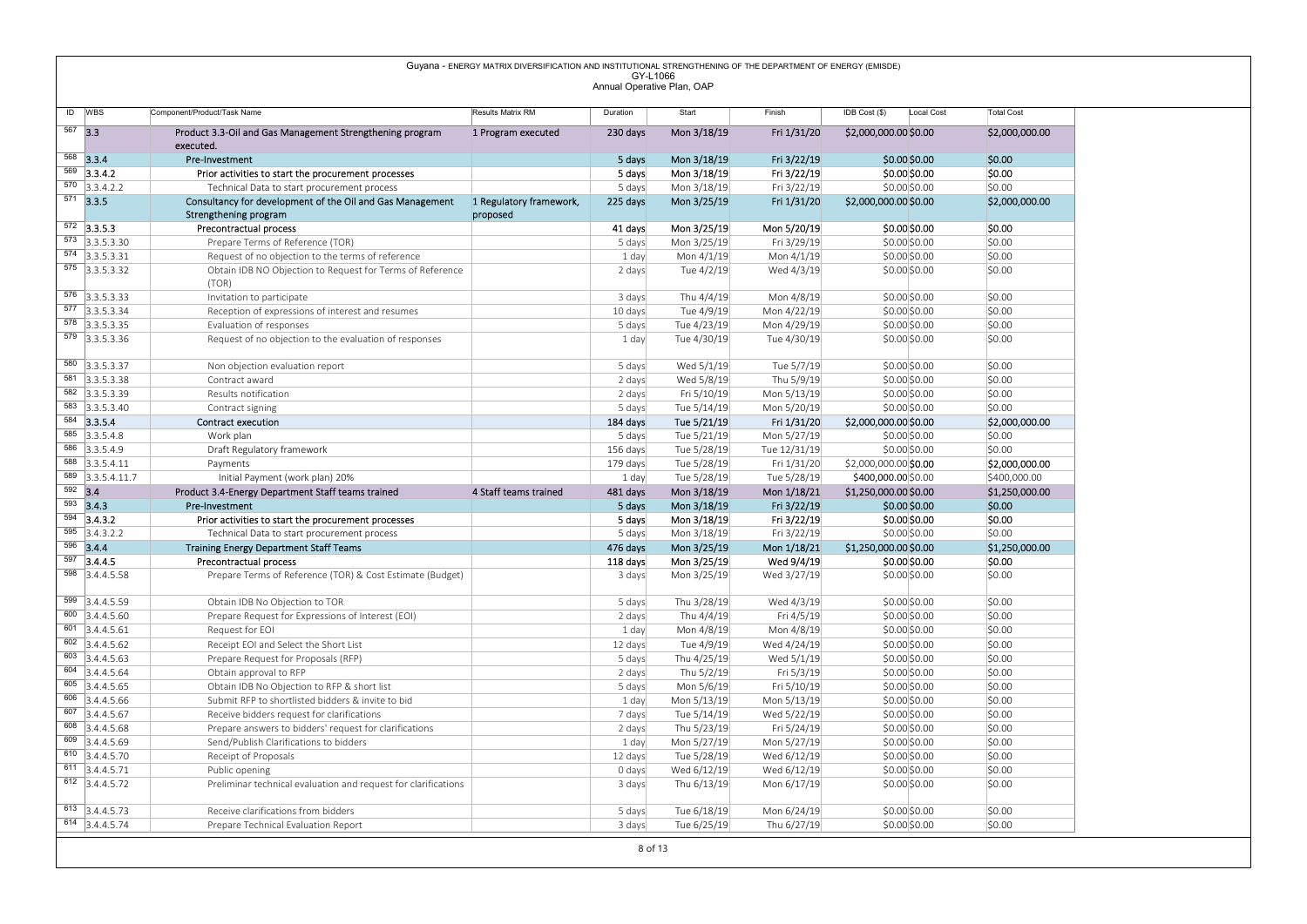Guyana - ENERGY MATRIX DIVERSIFICATION AND INSTITUTIONAL STREAGY-REMINITOR OF THE DEPARTMENT OF ENERGY (EMISOE)<br>
Matematic Decision (Secure Matrix) (Decision And The Control of The Control of The Control of The Control of<br> information<br>Negotiation and Award of Contract 1 day Wed 7/10/19 Wed 7/10/19 \$0.00|\$0.00 |\$0.00 <sup>619</sup> 3.4.4.5.79 Negotiation and Award of Contract 1 day Thu 7/11/19 Thu 7/11/19 \$0.00 \$0.00 \$0.00 620 3.4.4.5.80 Obtain IDB No Objection to Negociated Contract 5 days Fri 7/12/19 Thu 7/18/19 \$0.00 \$0.00 \$0.00 \$0.00 \$0.00 \$0.00 \$0.00 \$0.00 \$0.00 \$0.00 \$0.00 \$0.00 \$0.00 \$0.00 \$0.00 \$0.00 \$0.00 \$0.00 \$0.00 \$0.00 \$0.00 \$0. <sup>621</sup> 3.4.4.5.81 Obtain Cabinet approval 22 days Fri 7/19/19 Mon 8/19/19 \$0.00 \$0.00 \$0.00  $\frac{622}{3.4.4.5.82}$  Notify awardee and other bidders and publish in UNDB 1 day Tue 8/20/19 Tue 8/20/19 \$0.00 \$0.00 \$0.00 \$0.00 623 3.4.4.5.83 Receipt contract supporting documentation from awardee 7 days Wed 8/21/19 Thu 8/29/19 \$0.00 \$0.00 \$0.00 <sup>624</sup> 3.4.4.5.84 Contract signing 1 day Fri 8/30/19 Fri 8/30/19 \$0.00 \$0.00 \$0.00 <sup>625</sup> 3.4.4.5.85 Advance payment process 3 days Mon 9/2/19 Wed 9/4/19 \$0.00 \$0.00 \$0.00 <sup>626</sup> 3.4.4.6 Contract execution 358 days Thu 9/5/19 Mon 1/18/21 \$1,250,000.00 \$0.00 \$1,250,000.00 <sup>627</sup> 3.4.4.6.15 Work plan 5 days Thu 9/5/19 Wed 9/11/19 \$0.00 \$0.00 \$0.00 630 3.4.4.6.18 Payments Payments 20 20 20 20 353 days Thu 9/12/19 Mon 1/18/21 \$1,250,000.00 \$**0.00 \$1,250,000.00** <sup>631</sup> 3.4.4.6.18.13 Advance of Payment (20%) 1 day Thu 9/12/19 Thu 9/12/19 \$250,000.00 \$0.00 \$250,000.00  $\frac{635}{1140 \text{ days}}$  Project Management and Other Costs 1140 days Mon 12/3/18 Fri 4/14/23 \$2,060,000.00 \$0.00 \$2,060,000.00 \$2,060,000.00 \$2,060,000.00 \$1,750,000.00 \$1,750,000.00 \$1,750,000.00 \$1,750,000.00 \$1,750,000.00 \$ 636 4.1 Project Management 2002 Contract Management 1140 days Mon 12/3/18 Fri 4/14/23 \$1,750,000.00 \$0.00 \$1,750,000.00 \$1,750,000.00 \$1,750,000.00 \$1,750,000.00 \$1,750,000.00 \$1,750,000 \$1,750,000.00 \$1,750,000.00 \$1,750, <sup>637</sup> 4.1.1 Project Management GEA 1139 days Mon 12/3/18 Thu 4/13/23 \$720,000.00 \$0.00 \$720,000.00 <sup>638</sup> 4.1.1.7 Coordination and Monitoring team GEA (Includes consultant team: Component Coordinator, technical and Fiduciary support consultants)<br><sup>639</sup> 4.1.1.7.3 Precontractual process 1139 days Mon 12/3/18 Thu 4/13/23 \$480,000.00 \$0.00 \$480,000.00 639 |4.1.1.7.3 | Precontractual process 69 days Mon 12/3/18 Thu 3/7/19 \$0.00,\$0.00 \$0.00 \$0.00 P\$0.00 \$0.00 \$0.00 \$0.00 \$0.00 \$0.00 \$0.00 \$0.00 \$0.00 \$0.00 \$0.00 \$0.00 \$0.00 \$0.00 \$0.00 \$0.00 \$0.00 \$0.00 \$0.00 \$0.00 \$0.00 640 4.1.1.7.3.13 Prepare Terms of Reference (TOR) 5 days Mon 12/3/18 Fri 12/7/18 \$0.00 \$0.00 \$0.00 \$0.00 \$0.00 \$0.00 \$0.00 \$0.00 \$0.00 \$0.00 \$0.00 \$0.00 \$0.00 \$0.00 \$0.00 \$0.00 \$0.00 \$0.00 \$0.00 \$0.00 \$0.00 \$0.00 \$0.00 \$0.  $\frac{641}{4.1.1.7.3.14}$  Request of no objection to the terms of reference  $\frac{1 \text{ day}}{2 \text{ days}}$  Mon 12/10/18 Mon 12/10/18 \$0.00 \$0.00 \$0.00 \$0.00 \$0.00 \$0.00 \$0.00 \$0.00 \$0.00 \$0.00 \$0.00 \$0.00 \$0.00 \$0.00 \$0.00 \$0.00 \$0.00 \$ Obtain IDB NO Objection to Request for Terms of Reference (TOR) 2 days Tue 12/11/18 Wed 12/12/18 \$0.00 \$0.00 \$0.00 643 4.1.1.7.3.16 Invitation to participate 3 days 1hu 12/13/18 Mon 12/17/18 \$0.00 \$0.00 \$0.00 \$0.00 hot and the state of the state of the state of the state of the state of the state of the state of the state of the state 844 4.1.1.7.3.17 Reception of expressions of interest and resumes 15 days Tue 12/18/18 Mon 1/7/19 \$0.00 \$0.00 \$0.00 \$0.00 \$0.00 \$0.00 \$0.00 \$0.00 \$0.00 \$0.00 \$0.00 \$0.00 \$0.00 \$0.00 \$0.00 \$0.00 \$0.00 \$0.00 \$0.00 \$0.00 \$0.0 <sup>645</sup> 4.1.1.7.3.18 Evaluation of responses 5 days Tue 1/8/19 Mon 1/14/19 \$0.00 \$0.00 \$0.00 646 4.1.1.7.3.19 Request of no objection to the evaluation of responses 2 days Tue 1/15/19 Wed 1/16/19 \$0.00 \$0.00 \$0.00 847 4.1.1.7.3.20 10 Non objection evaluation report 5 days Thu 1/17/19 Wed 1/23/19 50.00 \$0.00 \$0.00 \$0.00 \$0.00 \$0.00 \$0.00 \$0.00 \$0.00 \$0.00 \$0.00 \$0.00 \$0.00 \$0.00 \$0.00 \$0.00 \$0.00 \$0.00 \$0.00 \$0.00 \$0.00 \$0.00 \$0.00 \$ <sup>648</sup> 4.1.1.7.3.21 Cabinet approval 22 days Thu 1/24/19 Fri 2/22/19 \$0.00 \$0.00 \$0.00 <sup>649</sup> 4.1.1.7.3.22 Contract award 2 days Mon 2/25/19 Tue 2/26/19 \$0.00 \$0.00 \$0.00 <sup>650</sup> 4.1.1.7.3.23 Results notification 2 days Wed 2/27/19 Thu 2/28/19 \$0.00 \$0.00 \$0.00 <sup>651</sup> 4.1.1.7.3.24 Contract signing 5 days Fri 3/1/19 Thu 3/7/19 \$0.00 \$0.00 \$0.00  $^{652}$  <code>4.1.1.7.4 contract execution 1070 days Fri 3/8/19 Thu 4/13/23 \$480,000.00</code> \$0.000 \$480,000.00 \$480,000.00 \$480,000.00 \$480,000.00 \$480,000.00  $\,$ <sup>653</sup> 4.1.1.7.4.7 2019 207 days Fri 3/15/19 Mon 12/30/19 \$0.00 \$0.00 \$0.00 658 4.1.1.7.4.12 Payments Payments Payments Payments 1070 days Fri 3/8/19 Thu 4/13/23 \$480,000.00 \$**0.00 \$480,000.00** \$**480,000.00** <sup>659</sup> 4.1.1.7.4.12.34 2019 207 days Fri 3/8/19 Mon 12/23/19 \$90,000.00 \$0.00 \$90,000.00 <sup>706</sup> 4.1.1.10 Annual Audits GEA 921 days Wed 8/14/19 Wed 2/22/23 \$60,000.00 \$0.00 \$60,000.00  $^{707}$  |4.1.1.10.3  $\hskip1cm$ Precontractual process  $\hskip1cm$   $\hskip1cm$   $\hskip1cm$   $\hskip1cm$  81 days Wed 8/14/19  $\hskip1cm$  Wed 12/4/19  $\hskip1cm$  \$0.00 $\hskip1cm$  \$0.00  $\hskip1cm$  \$0.00 <sup>708</sup> 4.1.1.10.3.25 Prepare Terms of Reference (TOR) & Cost Estimate (Budget) 3 days Wed 8/14/19 Fri 8/16/19 \$0.00 \$0.00 \$0.00 709 4.1.1.10.3.26 (abtain IDB No Objection to TOR & short list Contact To Stays Mon 8/19/19 Fri 8/23/19 \$0.00 \$0.00 \$0.00 \$0.00 \$0.00 \$0.00 \$0.00 \$0.00 \$0.00 \$0.00 \$0.00 \$0.00 \$0.00 \$0.00 \$0.00 \$0.00 \$0.00 \$0.00 \$0.00 \$0.0 Prepare Request for Proposals (RFP) 5 days Mon 8/26/19 Fri 8/30/19 \$0.00 \$0.00 \$0.00 \$0.00 \$0.00 \$0.00 \$0.00 \$0.00 \$0.00 \$0.00 \$0.00 \$0.00 \$0.00 \$0.00 \$0.00 \$0.00 \$0.00 \$0.00 \$0.00 \$0.00 \$0.00 \$0.00 \$0.00 \$0.00 \$0.00 \$0.00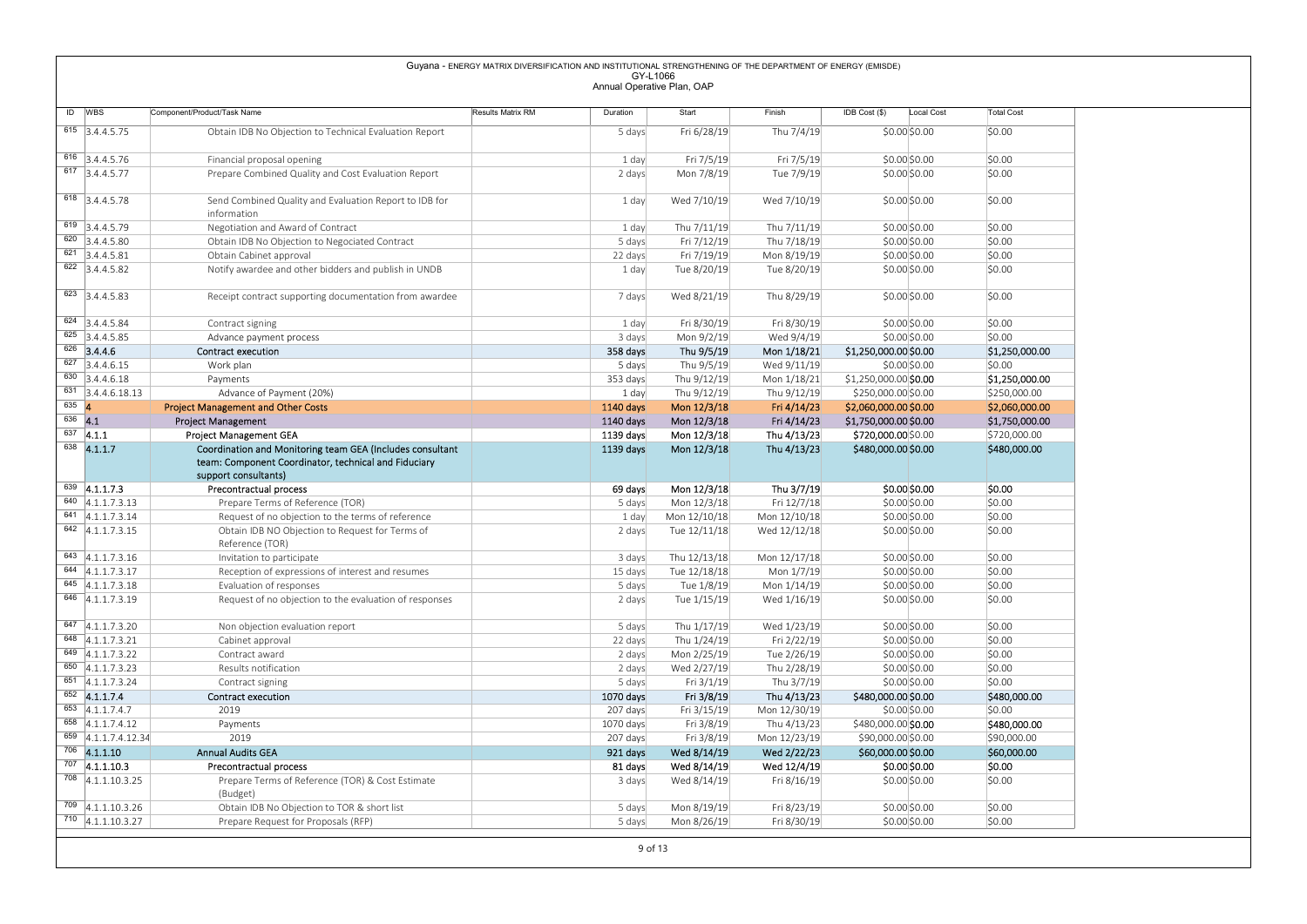|                                            |                                                                                               | Guyana - ENERGY MATRIX DIVERSIFICATION AND INSTITUTIONAL STRENGTHENING OF THE DEPARTMENT OF ENERGY (EMISDE) |                                        |                              |                              |                                         |                           |
|--------------------------------------------|-----------------------------------------------------------------------------------------------|-------------------------------------------------------------------------------------------------------------|----------------------------------------|------------------------------|------------------------------|-----------------------------------------|---------------------------|
|                                            |                                                                                               |                                                                                                             | GY-L1066<br>Annual Operative Plan, OAP |                              |                              |                                         |                           |
| ID WBS                                     | Component/Product/Task Name                                                                   | Results Matrix RM                                                                                           | Duration                               | Start                        | Finish                       | IDB Cost (\$)<br>Local Cost             | <b>Total Cost</b>         |
| $711$ 4.1.1.10.3.28                        | Obtain approval to RFP                                                                        |                                                                                                             | 2 days                                 | Mon 9/2/19                   | Tue 9/3/19                   | \$0.00\$0.00                            | \$0.00                    |
| $712$ 4.1.1.10.3.29                        | Obtain IDB No Objection to RFP & short list                                                   |                                                                                                             | 5 days                                 | Wed 9/4/19                   | Tue 9/10/19                  | \$0.00\$0.00                            | \$0.00                    |
| $713$ 4.1.1.10.3.30                        | Submit RFP to shortlisted bidders & invite to bid                                             |                                                                                                             | 1 day                                  | Wed 9/11/19                  | Wed 9/11/19                  | \$0.00 \$0.00                           | \$0.00                    |
| $714$ 4.1.1.10.3.31<br>$715$ 4.1.1.10.3.32 | Receive bidders request for clarifications                                                    |                                                                                                             | 7 days                                 | Thu 9/12/19                  | Fri 9/20/19                  | \$0.00\$0.00                            | \$0.00                    |
|                                            | Prepare answers to bidders' request for clarifications                                        |                                                                                                             | 2 days                                 | Mon 9/23/19                  | Tue 9/24/19                  | \$0.00\$0.00                            | \$0.00                    |
| $716$ 4.1.1.10.3.33                        | Send/Publish Clarifications to bidders                                                        |                                                                                                             | 1 day                                  | Wed 9/25/19                  | Wed 9/25/19                  | \$0.00\$0.00                            | \$0.00                    |
| $717$ 4.1.1.10.3.34<br>718 4.1.1.10.3.35   | Receipt of Proposals<br>Public opening                                                        |                                                                                                             | 12 days<br>0 days                      | Thu 9/26/19<br>Fri 10/11/19  | Fri 10/11/19<br>Fri 10/11/19 | \$0.00\$0.00<br>$$0.00$ \$0.00          | \$0.00<br>\$0.00          |
| 719 4.1.1.10.3.36                          | Preliminar technical evaluation and request for                                               |                                                                                                             | 3 days                                 | Mon 10/14/19                 | Wed 10/16/19                 | \$0.00\$0.00                            | \$0.00                    |
|                                            | clarifications                                                                                |                                                                                                             |                                        |                              |                              |                                         |                           |
| $720$ 4.1.1.10.3.37<br>$721$ 4.1.1.10.3.38 | Receive clarifications from bidders                                                           |                                                                                                             | 5 days                                 | Thu 10/17/19                 | Wed 10/23/19                 | \$0.00\$0.00                            | \$0.00                    |
| $722$ 4.1.1.10.3.39                        | Prepare Technical Evaluation Report<br>Obtain IDB No Objection to Technical Evaluation Report |                                                                                                             | 3 days<br>5 days                       | Thu 10/24/19<br>Tue 10/29/19 | Mon 10/28/19<br>Mon 11/4/19  | \$0.00\$0.00<br>\$0.00\$0.00            | \$0.00<br>\$0.00          |
|                                            |                                                                                               |                                                                                                             |                                        |                              |                              |                                         |                           |
| $723$ 4.1.1.10.3.40<br>$724$ 4.1.1.10.3.41 | Financial proposal opening                                                                    |                                                                                                             | 1 day                                  | Tue 11/5/19<br>Wed 11/6/19   | Tue 11/5/19<br>Thu 11/7/19   | \$0.00\$0.00<br>\$0.00\$0.00            | \$0.00<br>\$0.00          |
|                                            | Prepare Combined Quality and Cost Evaluation Report                                           |                                                                                                             | 2 days                                 |                              |                              |                                         |                           |
| 725 4.1.1.10.3.42                          | Send Combined Quality and Evaluation Report to IDB for                                        |                                                                                                             | 1 day                                  | Fri 11/8/19                  | Fri 11/8/19                  | \$0.00\$0.00                            | \$0.00                    |
| $726$ 4.1.1.10.3.43                        | information<br>Negotiation and Award of Contract                                              |                                                                                                             | 1 day                                  | Mon 11/11/19                 | Mon 11/11/19                 | \$0.00 \$0.00                           | \$0.00                    |
| $727$ 4.1.1.10.3.44                        | Obtain IDB No Objection to Negociated Contract                                                |                                                                                                             | 5 days                                 | Tue 11/12/19                 | Mon 11/18/19                 | \$0.00 \$0.00                           | \$0.00                    |
| $728$ 4.1.1.10.3.45                        | Notify awardee and other bidders and publish in UNDB                                          |                                                                                                             | 1 day                                  | Tue 11/19/19                 | Tue 11/19/19                 | \$0.00 \$0.00                           | \$0.00                    |
| 729 4.1.1.10.3.46                          | Receipt contract supporting documentation from awardee                                        |                                                                                                             | 7 days                                 | Wed 11/20/19                 | Thu 11/28/19                 | \$0.00\$0.00                            | \$0.00                    |
|                                            |                                                                                               |                                                                                                             |                                        |                              |                              |                                         |                           |
| $730$ 4.1.1.10.3.47<br>$731$ 4.1.1.10.3.48 | Contract signing                                                                              |                                                                                                             | 1 day<br>3 days                        | Fri 11/29/19                 | Fri 11/29/19                 | \$0.00 \$0.00<br>\$0.00 \$0.00          | \$0.00<br>\$0.00          |
| $732$ 4.1.1.10.4                           | Advance Payment Process<br>Contract execution                                                 |                                                                                                             | 840 days                               | Mon 12/2/19<br>Thu 12/5/19   | Wed 12/4/19<br>Wed 2/22/23   | \$60,000.00 \$0.00                      | \$60,000.00               |
| $733$ 4.1.1.10.4.7                         | Work plan                                                                                     |                                                                                                             | 5 days                                 | Thu 12/5/19                  | Wed 12/11/19                 | \$0.00\$0.00                            | \$0.00                    |
| $738$ 4.1.1.10.4.12                        | Payments                                                                                      |                                                                                                             | 840 days                               | Thu 12/5/19                  | Wed 2/22/23                  | \$60,000.00 \$0.00                      | \$60,000.00               |
| $739$ 4.1.1.10.4.12.7<br>$744$ 4.1.1.11    | Advance of Payment (10%)<br>Procurement of laptops, printers and office equipment GEA         |                                                                                                             | 1 day<br>81 days                       | Thu 12/5/19<br>Mon 3/18/19   | Thu 12/5/19<br>Mon 7/8/19    | \$6,000.00 \$0.00<br>\$50,000.00 \$0.00 | \$6,000.00<br>\$50,000.00 |
|                                            |                                                                                               |                                                                                                             |                                        |                              |                              |                                         |                           |
| $745$ 4.1.1.11.3<br>746 4.1.1.11.3.19      | Precontractual process                                                                        |                                                                                                             | 53 days                                | Mon 3/18/19                  | Wed 5/29/19                  | \$0.00 \$0.00                           | \$0.00                    |
|                                            | Obtain IDB NO Objection to Specific Procurement Notices<br>& Updated Procurement Plan         |                                                                                                             | 3 days                                 | Mon 3/18/19                  | Wed 3/20/19                  | \$0.00 \$0.00                           | \$0.00                    |
| $747$ 4.1.1.11.3.20                        | Prepare Technical Specifications                                                              |                                                                                                             | 5 days                                 | Thu 3/21/19                  | Wed 3/27/19                  | \$0.00 \$0.00                           | \$0.00                    |
| $748$ 4.1.1.11.3.21                        | Prepare Request of quotations                                                                 |                                                                                                             | 5 days                                 | Thu 3/28/19                  | Wed 4/3/19                   | \$0.00 \$0.00                           | \$0.00                    |
| $749$ 4.1.1.11.3.22<br>$750$ 4.1.1.11.3.23 | Obtain IDB NO Objection to request of quotation<br>Referral of the request for quotations     |                                                                                                             | 3 days<br>5 days                       | Thu 4/4/19<br>Tue 4/9/19     | Mon 4/8/19<br>Mon 4/15/19    | \$0.00 \$0.00<br>\$0.00 \$0.00          | \$0.00<br>\$0.00          |
| $751$ 4.1.1.11.3.24                        | Clarifications and / or amendments to the request for                                         |                                                                                                             | 1 day                                  | Tue 4/16/19                  | Tue 4/16/19                  | \$0.00\$0.00                            | \$0.00                    |
|                                            | quotations                                                                                    |                                                                                                             |                                        |                              |                              |                                         |                           |
| 752 4.1.1.11.3.25                          | Referral of clarifications and / or amendments to potential<br>bidders                        |                                                                                                             | 1 day                                  | Wed 4/17/19                  | Wed 4/17/19                  | \$0.00 \$0.00                           | \$0.00                    |
| $\overline{753}$ 4.1.1.11.3.26             | Send clarifications to IDB/Obtain IDB NO Objection to                                         |                                                                                                             | 5 days                                 | Thu 4/18/19                  | Wed 4/24/19                  | \$0.00\$0.00                            | \$0.00                    |
|                                            | amendments                                                                                    |                                                                                                             |                                        |                              |                              |                                         |                           |
| $754$ 4.1.1.11.3.27<br>$755$ 4.1.1.11.3.28 | Receipt of quotations<br>Evaluation of quotations                                             |                                                                                                             | 0 days<br>5 days                       | Wed 4/24/19<br>Thu 4/25/19   | Wed 4/24/19<br>Wed 5/1/19    | \$0.00\$0.00<br>\$0.00\$0.00            | \$0.00<br>\$0.00          |
|                                            |                                                                                               |                                                                                                             | 7 days                                 | Thu 5/2/19                   | Fri 5/10/19                  | \$0.00\$0.00                            | \$0.00                    |
| 756 4.1.1.11.3.29                          | Obtain IDB NO Objection to Evaluation Report                                                  |                                                                                                             |                                        |                              |                              |                                         |                           |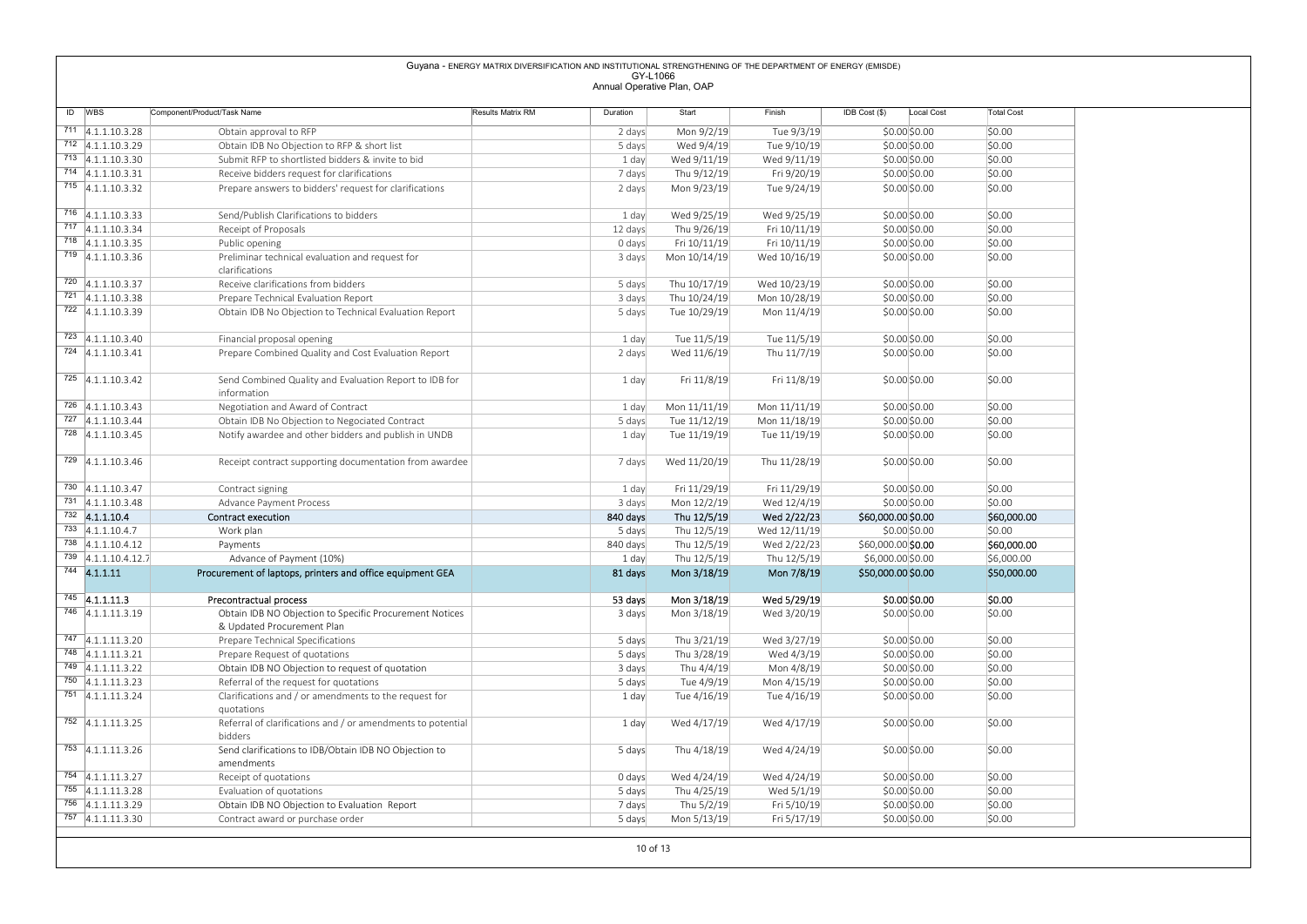| ID WBS                                       |                                                                                                 |                                                                                                             |                                        |                             |                             |                                     |                       |
|----------------------------------------------|-------------------------------------------------------------------------------------------------|-------------------------------------------------------------------------------------------------------------|----------------------------------------|-----------------------------|-----------------------------|-------------------------------------|-----------------------|
|                                              |                                                                                                 |                                                                                                             |                                        |                             |                             |                                     |                       |
|                                              |                                                                                                 |                                                                                                             |                                        |                             |                             |                                     |                       |
|                                              |                                                                                                 |                                                                                                             |                                        |                             |                             |                                     |                       |
|                                              |                                                                                                 |                                                                                                             |                                        |                             |                             |                                     |                       |
|                                              |                                                                                                 |                                                                                                             |                                        |                             |                             |                                     |                       |
|                                              |                                                                                                 |                                                                                                             |                                        |                             |                             |                                     |                       |
|                                              |                                                                                                 |                                                                                                             |                                        |                             |                             |                                     |                       |
|                                              |                                                                                                 |                                                                                                             |                                        |                             |                             |                                     |                       |
|                                              |                                                                                                 |                                                                                                             |                                        |                             |                             |                                     |                       |
|                                              |                                                                                                 |                                                                                                             |                                        |                             |                             |                                     |                       |
|                                              |                                                                                                 |                                                                                                             |                                        |                             |                             |                                     |                       |
|                                              |                                                                                                 |                                                                                                             |                                        |                             |                             |                                     |                       |
|                                              |                                                                                                 |                                                                                                             |                                        |                             |                             |                                     |                       |
|                                              |                                                                                                 |                                                                                                             |                                        |                             |                             |                                     |                       |
|                                              |                                                                                                 | Guyana - ENERGY MATRIX DIVERSIFICATION AND INSTITUTIONAL STRENGTHENING OF THE DEPARTMENT OF ENERGY (EMISDE) |                                        |                             |                             |                                     |                       |
|                                              |                                                                                                 |                                                                                                             | GY-L1066<br>Annual Operative Plan, OAP |                             |                             |                                     |                       |
|                                              |                                                                                                 |                                                                                                             |                                        |                             |                             |                                     |                       |
|                                              | Component/Product/Task Name                                                                     | Results Matrix RM                                                                                           | Duration                               | Start                       | Finish                      | $IDB Cost (§)$<br>Local Cost        | <b>Total Cost</b>     |
| $758$ 4.1.1.11.3.31                          | Publish of the contract award or purchase order                                                 |                                                                                                             | 3 days                                 | Mon 5/20/19                 | Wed 5/22/19                 | \$0.00 \$0.00                       | \$0.00                |
| $759$ 4.1.1.11.3.32<br>$760$ 4.1.1.11.4      | Contract Signing or issuance of the purchase order                                              |                                                                                                             | 5 days                                 | Thu 5/23/19                 | Wed 5/29/19                 | \$0.00 \$0.00                       | \$0.00                |
| $761$ 4.1.1.11.4.4                           | <b>Contract execution</b><br>Start Contract                                                     |                                                                                                             | 28 days<br>5 days                      | Thu 5/30/19<br>Thu 5/30/19  | Mon 7/8/19<br>Wed 6/5/19    | \$50,000.00 \$0.00<br>\$0.00 \$0.00 | \$50,000.00<br>\$0.00 |
| $762$ 4.1.1.11.4.5                           | Goods Delivery                                                                                  |                                                                                                             | 22 days                                | Thu 6/6/19                  | Fri 7/5/19                  | \$0.00 \$0.00                       | \$0.00                |
| 763 4.1.1.11.4.6                             | Payments                                                                                        |                                                                                                             | 28 days                                | Thu 5/30/19                 | Mon 7/8/19                  | \$50,000.00 \$0.00                  | \$50,000.00           |
| 764 4.1.1.11.4.6.3                           | Advance of Payment (30%)                                                                        |                                                                                                             | 1 day                                  | Thu 5/30/19                 | Thu 5/30/19                 | \$15,000.00 \$0.00                  | \$15,000.00           |
| $765$ 4.1.1.11.4.6.4                         | Invoice (70%)                                                                                   |                                                                                                             | 1 day                                  | Mon 7/8/19                  | Mon 7/8/19                  | \$35,000.00 \$0.00                  | \$35,000.00           |
| $\overline{766}$ 4.1.1.12<br>767 4.1.1.12.13 | <b>Operative Costs GEA</b>                                                                      |                                                                                                             | 835 days                               | Mon 3/18/19                 | Fri 5/27/22                 | \$40,000.00 \$0.00                  | \$40,000.00           |
| $771$ 4.1.1.12.17                            | 2019<br>Payments                                                                                |                                                                                                             | 41 days<br>794 days                    | Mon 3/18/19<br>Tue 5/14/19  | Mon 5/13/19<br>Fri 5/27/22  | \$0.00 \$0.00<br>\$40,000.00 \$0.00 | \$0.00<br>\$40,000.00 |
| 772 4.1.1.12.17.12                           | Payments 2019                                                                                   |                                                                                                             | 1 day                                  | Tue 5/14/19                 | Tue 5/14/19                 | \$10,000.00 \$0.00                  | \$10,000.00           |
| $776$ 4.1.2                                  | Project Management GPL                                                                          |                                                                                                             | 1139 days                              | Mon 12/3/18                 | Thu 4/13/23                 | \$482,000.00 \$0.00                 | \$482,000.00          |
| $777$ 4.1.2.7                                | Coordination and Monitoring team GPL                                                            |                                                                                                             | 1139 days                              | Mon 12/3/18                 | Thu 4/13/23                 | \$312,000.00 \$0.00                 | \$312,000.00          |
| $778$ 4.1.2.7.3<br>$779$ 4.1.2.7.3.13        | Precontractual process                                                                          |                                                                                                             | 69 days                                | Mon 12/3/18                 | Thu 3/7/19                  | \$0.00 \$0.00                       | \$0.00                |
| 780 4.1.2.7.3.14                             | Prepare Terms of Reference (TOR)<br>Request of no objection to the terms of reference           |                                                                                                             | 5 days<br>1 day                        | Mon 12/3/18<br>Mon 12/10/18 | Fri 12/7/18<br>Mon 12/10/18 | \$0.00 \$0.00<br>\$0.00 \$0.00      | \$0.00<br>\$0.00      |
| 781 4.1.2.7.3.15                             | Obtain IDB NO Objection to Request for Terms of                                                 |                                                                                                             | 2 days                                 | Tue 12/11/18                | Wed 12/12/18                | \$0.00 \$0.00                       | \$0.00                |
|                                              | Reference (TOR)                                                                                 |                                                                                                             |                                        |                             |                             |                                     |                       |
| 782 4.1.2.7.3.16                             | Invitation to participate                                                                       |                                                                                                             | 3 days                                 | Thu 12/13/18                | Mon 12/17/18                | \$0.00 \$0.00                       | \$0.00                |
| 783 4.1.2.7.3.17<br>784 4.1.2.7.3.18         | Reception of expressions of interest and resumes                                                |                                                                                                             | 15 days                                | Tue 12/18/18                | Mon 1/7/19                  | \$0.00 \$0.00                       | \$0.00                |
| 785 4.1.2.7.3.19                             | Evaluation of responses<br>Request of no objection to the evaluation of responses               |                                                                                                             | 5 days<br>2 days                       | Tue 1/8/19<br>Tue 1/15/19   | Mon 1/14/19<br>Wed 1/16/19  | \$0.00 \$0.00<br>\$0.00 \$0.00      | \$0.00<br>\$0.00      |
|                                              |                                                                                                 |                                                                                                             |                                        |                             |                             |                                     |                       |
| 786 4.1.2.7.3.20                             | Non objection evaluation report                                                                 |                                                                                                             | 5 days                                 | Thu 1/17/19                 | Wed 1/23/19                 | \$0.00 \$0.00                       | \$0.00                |
| 787 4.1.2.7.3.21                             | Cabinet approval                                                                                |                                                                                                             | 22 days                                | Thu 1/24/19                 | Fri 2/22/19                 | \$0.00 \$0.00                       | \$0.00                |
| 788 4.1.2.7.3.22                             | Contract award                                                                                  |                                                                                                             | 2 days                                 | Mon 2/25/19                 | Tue 2/26/19                 | \$0.00 \$0.00                       | \$0.00                |
| 789 4.1.2.7.3.23<br>790 4.1.2.7.3.24         | Results notification<br>Contract signing                                                        |                                                                                                             | 2 days<br>5 days                       | Wed 2/27/19<br>Fri 3/1/19   | Thu 2/28/19<br>Thu 3/7/19   | \$0.00 \$0.00<br>\$0.00 \$0.00      | \$0.00<br>\$0.00      |
| $791$ 4.1.2.7.4                              | <b>Contract execution</b>                                                                       |                                                                                                             | 1065 days                              | Fri 3/15/19                 | Thu 4/13/23                 | \$312,000.00 \$0.00                 | \$312,000.00          |
| $792$ 4.1.2.7.4.7                            | 2019                                                                                            |                                                                                                             | 207 days                               | Fri 3/15/19                 | Mon 12/30/19                | \$0.00 \$0.00                       | \$0.00                |
| 797 4.1.2.7.4.12                             | Payments                                                                                        |                                                                                                             | 1065 days                              | Fri 3/15/19                 | Thu 4/13/23                 | \$312,000.00 \$0.00                 | \$312,000.00          |
| 798 4.1.2.7.4.12.6                           | 2019                                                                                            |                                                                                                             | 207 days                               | Fri 3/15/19                 | Mon 12/30/19                | \$57,306.12 \$0.00                  | \$57,306.12           |
| 845 4.1.2.10                                 | <b>Annual Audits GPL</b>                                                                        |                                                                                                             | 921 days                               | Wed 8/14/19                 | Wed 2/22/23                 | \$60,000.00 \$0.00                  | \$60,000.00           |
| $846$ 4.1.2.10.3<br>847 4.1.2.10.3.29        | Precontractual process<br>Prepare Terms of Reference (TOR) & Cost Estimate                      |                                                                                                             | 81 days                                | Wed 8/14/19                 | Wed 12/4/19<br>Fri 8/16/19  | \$0.00 \$0.00                       | \$0.00                |
|                                              | (Budget)                                                                                        |                                                                                                             | 3 days                                 | Wed 8/14/19                 |                             | \$0.00 \$0.00                       | \$0.00                |
| 848 4.1.2.10.3.30                            | Obtain IDB No Objection to TOR & short list                                                     |                                                                                                             | 5 days                                 | Mon 8/19/19                 | Fri 8/23/19                 | \$0.00 \$0.00                       | \$0.00                |
| 849 4.1.2.10.3.31                            | Prepare Request for Proposals (RFP)                                                             |                                                                                                             | 5 days                                 | Mon 8/26/19                 | Fri 8/30/19                 | \$0.00 \$0.00                       | \$0.00                |
| 850 4.1.2.10.3.32                            | Obtain approval to RFP                                                                          |                                                                                                             | 2 days                                 | Mon 9/2/19                  | Tue 9/3/19                  | \$0.00 \$0.00                       | \$0.00                |
| 851 4.1.2.10.3.33                            | Obtain IDB No Objection to RFP & short list                                                     |                                                                                                             | 5 days                                 | Wed 9/4/19                  | Tue 9/10/19                 | \$0.00 \$0.00                       | \$0.00                |
|                                              | Submit RFP to shortlisted bidders & invite to bid<br>Receive bidders request for clarifications |                                                                                                             | 1 day<br>7 days                        | Wed 9/11/19<br>Thu 9/12/19  | Wed 9/11/19<br>Fri 9/20/19  | \$0.00 \$0.00<br>\$0.00 \$0.00      | \$0.00<br>\$0.00      |
| 852 4.1.2.10.3.34                            | Prepare answers to bidders' request for clarifications                                          |                                                                                                             | 2 days                                 | Mon 9/23/19                 | Tue 9/24/19                 | \$0.00 \$0.00                       | \$0.00                |
| 853 4.1.2.10.3.35                            |                                                                                                 |                                                                                                             |                                        |                             |                             |                                     |                       |
| 854 4.1.2.10.3.36                            |                                                                                                 |                                                                                                             | 1 day                                  | Wed 9/25/19                 | Wed 9/25/19                 | \$0.00 \$0.00                       |                       |
| 855 4.1.2.10.3.37                            | Send/Publish Clarifications to bidders                                                          |                                                                                                             |                                        |                             |                             |                                     | \$0.00                |
| $856$ 4.1.2.10.3.38                          | Receipt of Proposals                                                                            |                                                                                                             | 12 days                                | Thu 9/26/19                 | Fri 10/11/19                | \$0.00 \$0.00                       | \$0.00                |
| 857 4.1.2.10.3.39                            | Public opening                                                                                  |                                                                                                             | 0 days                                 | Fri 10/11/19                | Fri 10/11/19                | \$0.00 \$0.00                       | \$0.00                |
| $\overline{858}$ 4.1.2.10.3.40               | Preliminar technical evaluation and request for<br>clarifications                               |                                                                                                             | 3 days                                 | Mon 10/14/19                | Wed 10/16/19                | \$0.00 \$0.00                       | \$0.00                |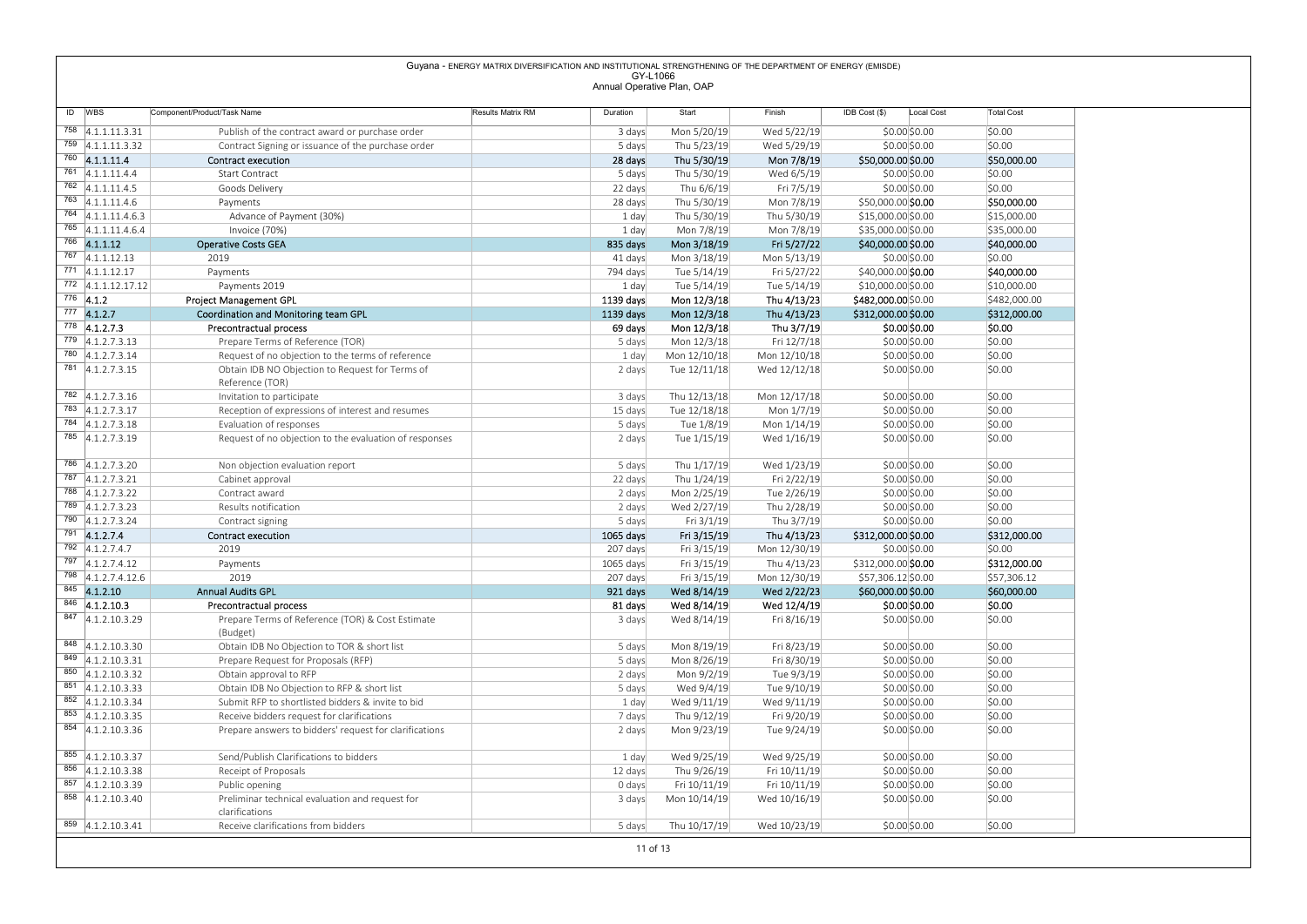|                                                                        |                                                                                               | Guyana - ENERGY MATRIX DIVERSIFICATION AND INSTITUTIONAL STRENGTHENING OF THE DEPARTMENT OF ENERGY (EMISDE) |                                        |                              |                              |                                     |                       |
|------------------------------------------------------------------------|-----------------------------------------------------------------------------------------------|-------------------------------------------------------------------------------------------------------------|----------------------------------------|------------------------------|------------------------------|-------------------------------------|-----------------------|
|                                                                        |                                                                                               |                                                                                                             | GY-L1066<br>Annual Operative Plan, OAP |                              |                              |                                     |                       |
|                                                                        |                                                                                               |                                                                                                             |                                        |                              |                              |                                     |                       |
| ID WBS                                                                 | Component/Product/Task Name                                                                   | Results Matrix RM                                                                                           | Duration                               | Start                        | Finish                       | IDB Cost (\$)<br>Local Cost         | <b>Total Cost</b>     |
| $860$ 4.1.2.10.3.42<br>$861$ 4.1.2.10.3.43                             | Prepare Technical Evaluation Report<br>Obtain IDB No Objection to Technical Evaluation Report |                                                                                                             | 3 days<br>5 days                       | Thu 10/24/19<br>Tue 10/29/19 | Mon 10/28/19<br>Mon 11/4/19  | \$0.00 \$0.00<br>\$0.00\$0.00       | \$0.00<br>\$0.00      |
|                                                                        |                                                                                               |                                                                                                             |                                        |                              |                              |                                     |                       |
| 862 4.1.2.10.3.44                                                      | Financial proposal opening                                                                    |                                                                                                             | 1 day                                  | Tue 11/5/19                  | Tue 11/5/19                  | \$0.00 \$0.00                       | \$0.00                |
| 863 4.1.2.10.3.45                                                      | Prepare Combined Quality and Cost Evaluation Report                                           |                                                                                                             | 2 days                                 | Wed 11/6/19                  | Thu 11/7/19                  | \$0.00 \$0.00                       | \$0.00                |
| $\overline{864}$ 4.1.2.10.3.46                                         | Send Combined Quality and Evaluation Report to IDB for                                        |                                                                                                             | 1 day                                  | Fri 11/8/19                  | Fri 11/8/19                  | \$0.00 \$0.00                       | \$0.00                |
|                                                                        | information                                                                                   |                                                                                                             |                                        |                              |                              |                                     |                       |
| 865 4.1.2.10.3.47<br>866 4.1.2.10.3.48                                 | Negotiation and Award of Contract<br>Obtain IDB No Objection to Negociated Contract           |                                                                                                             | 1 day<br>5 days                        | Mon 11/11/19<br>Tue 11/12/19 | Mon 11/11/19<br>Mon 11/18/19 | \$0.00 \$0.00<br>\$0.00 \$0.00      | \$0.00<br>\$0.00      |
| 867 4.1.2.10.3.49                                                      | Notify awardee and other bidders and publish in UNDB                                          |                                                                                                             | 1 day                                  | Tue 11/19/19                 | Tue 11/19/19                 | \$0.00\$0.00                        | \$0.00                |
|                                                                        |                                                                                               |                                                                                                             |                                        |                              |                              |                                     |                       |
| $868$ 4.1.2.10.3.50                                                    | Receipt contract supporting documentation from awardee                                        |                                                                                                             | 7 days                                 | Wed 11/20/19                 | Thu 11/28/19                 | \$0.00\$0.00                        | \$0.00                |
| $\begin{array}{ c c c } \hline 869 & 4.1.2.10.3.51 \hline \end{array}$ | Contract signing                                                                              |                                                                                                             | 1 day                                  | Fri 11/29/19                 | Fri 11/29/19                 | \$0.00\$0.00                        | \$0.00                |
| $870$ 4.1.2.10.3.52                                                    | Advance Payment Process                                                                       |                                                                                                             | 3 days                                 | Mon 12/2/19                  | Wed 12/4/19                  | \$0.00 \$0.00                       | \$0.00                |
| $871$ 4.1.2.10.4<br>$\overline{872}$ 4.1.2.10.4.7                      | Contract execution                                                                            |                                                                                                             | 840 days                               | Thu 12/5/19                  | Wed 2/22/23                  | \$60,000.00 \$0.00                  | \$60,000.00           |
| $\overline{877}$ 4.1.2.10.4.12                                         | Work plan<br>Payments                                                                         |                                                                                                             | 5 days<br>840 days                     | Thu 12/5/19<br>Thu 12/5/19   | Wed 12/11/19<br>Wed 2/22/23  | \$0.00\$0.00<br>\$60,000.00 \$0.00  | \$0.00<br>\$60,000.00 |
| $878$ 4.1.2.10.4.12.6                                                  | Advance of Payment (10%)                                                                      |                                                                                                             | 1 day                                  | Thu 12/5/19                  | Thu 12/5/19                  | \$6,000.00 \$0.00                   | \$6,000.00            |
| 883 4.1.2.11                                                           | Procurement of laptops, printers and office equipment GPL                                     |                                                                                                             | 81 days                                | Mon 3/18/19                  | Mon 7/8/19                   | \$10,000.00 \$0.00                  | \$10,000.00           |
| $884$ 4.1.2.11.3                                                       | Precontractual process                                                                        |                                                                                                             | 53 days                                | Mon 3/18/19                  | Wed 5/29/19                  | \$0.00 \$0.00                       | \$0.00                |
| $885$ 4.1.2.11.3.15                                                    | Obtain IDB NO Objection to Specific Procurement Notices                                       |                                                                                                             | 3 days                                 | Mon 3/18/19                  | Wed 3/20/19                  | \$0.00 \$0.00                       | \$0.00                |
|                                                                        | & Updated Procurement Plan                                                                    |                                                                                                             |                                        |                              |                              |                                     |                       |
| $886$ 4.1.2.11.3.16<br>887 4.1.2.11.3.17                               | Prepare Technical Specifications<br>Prepare Request of quotations                             |                                                                                                             | 10 days<br>3 days                      | Thu 3/21/19<br>Thu 4/4/19    | Wed 4/3/19<br>Mon 4/8/19     | \$0.00 \$0.00<br>\$0.00 \$0.00      | \$0.00<br>\$0.00      |
| $\overline{888}$ 4.1.2.11.3.18                                         | Obtain IDB NO Objection to request of quotation                                               |                                                                                                             | 5 days                                 | Tue 4/9/19                   | Mon 4/15/19                  | \$0.00 \$0.00                       | \$0.00                |
| 889 4.1.2.11.3.19                                                      | Referral of the request for quotations                                                        |                                                                                                             | 1 day                                  | Tue 4/16/19                  | Tue 4/16/19                  | \$0.00 \$0.00                       | \$0.00                |
| $890$ 4.1.2.11.3.20                                                    | Clarifications and / or amendments to the request for<br>quotations                           |                                                                                                             | 3 days                                 | Wed 4/17/19                  | Fri 4/19/19                  | \$0.00 \$0.00                       | \$0.00                |
| $\overline{891}$ 4.1.2.11.3.21                                         | Referral of clarifications and / or amendments to potential                                   |                                                                                                             | 2 days                                 | Mon 4/22/19                  | Tue 4/23/19                  | \$0.00 \$0.00                       | \$0.00                |
|                                                                        | bidders                                                                                       |                                                                                                             |                                        |                              |                              |                                     |                       |
| $\overline{892}$ 4.1.2.11.3.22                                         | Send clarifications to IDB/Obtain IDB NO Objection to<br>amendments                           |                                                                                                             | 2 days                                 | Wed 4/24/19                  | Thu 4/25/19                  | \$0.00 \$0.00                       | \$0.00                |
| 893 4.1.2.11.3.23                                                      | Receipt of quotations                                                                         |                                                                                                             | 1 day                                  | Fri 4/26/19                  | Fri 4/26/19                  | \$0.00 \$0.00                       | \$0.00                |
| 894 4.1.2.11.3.24                                                      | Evaluation of quotations                                                                      |                                                                                                             | 10 days                                | Mon 4/29/19                  | Fri 5/10/19                  | \$0.00 \$0.00                       | \$0.00                |
| 895 4.1.2.11.3.25<br>896 4.1.2.11.3.26                                 | Obtain IDB NO Objection to Evaluation Report                                                  |                                                                                                             | 5 days                                 | Mon 5/13/19                  | Fri 5/17/19                  | \$0.00 \$0.00                       | \$0.00                |
| 897 4.1.2.11.3.27                                                      | Contract award or purchase order<br>Publish of the contract award or purchase order           |                                                                                                             | 2 days<br>1 day                        | Mon 5/20/19<br>Wed 5/22/19   | Tue 5/21/19<br>Wed 5/22/19   | \$0.00 \$0.00<br>\$0.00 \$0.00      | \$0.00<br>\$0.00      |
| 898 4.1.2.11.3.28                                                      | Contract Signing or issuance of the purchase order                                            |                                                                                                             | 5 days                                 | Thu 5/23/19                  | Wed 5/29/19                  | \$0.00 \$0.00                       | \$0.00                |
| $899$ 4.1.2.11.4                                                       | Contract execution                                                                            |                                                                                                             | 28 days                                | Thu 5/30/19                  | Mon 7/8/19                   | \$10,000.00 \$0.00                  | \$10,000.00           |
| $900$ 4.1.2.11.4.4<br>$901$ 4.1.2.11.4.5                               | <b>Start Contract</b>                                                                         |                                                                                                             | 5 days                                 | Thu 5/30/19                  | Wed 6/5/19                   | \$0.00 \$0.00                       | \$0.00                |
| $902$ 4.1.2.11.4.6                                                     | Goods Delivery<br>Payments                                                                    |                                                                                                             | 22 days<br>28 days                     | Thu 6/6/19<br>Thu 5/30/19    | Fri 7/5/19<br>Mon 7/8/19     | \$0.00 \$0.00<br>\$10,000.00 \$0.00 | \$0.00<br>\$10,000.00 |
| $903$ 4.1.2.11.4.6.3                                                   | Advance of Payment (30%)                                                                      |                                                                                                             | 1 day                                  | Thu 5/30/19                  | Thu 5/30/19                  | \$3,000.00 \$0.00                   | \$3,000.00            |
| $904$ 4.1.2.11.4.6.4                                                   | Invoice (70%)                                                                                 |                                                                                                             | 1 day                                  | Mon 7/8/19                   | Mon 7/8/19                   | \$7,000.00 \$0.00                   | \$7,000.00            |
| $905$ 4.1.2.12<br>$906$ 4.1.2.12.18                                    | <b>Operative Costs GPL</b><br>2019                                                            |                                                                                                             | 835 days<br>41 days                    | Mon 3/18/19<br>Mon 3/18/19   | Fri 5/27/22<br>Mon 5/13/19   | \$10,000.00 \$0.00<br>\$0.00 \$0.00 | \$10,000.00<br>\$0.00 |
| $910$ 4.1.2.12.22                                                      | Payments                                                                                      |                                                                                                             | 794 days                               | Tue 5/14/19                  | Fri 5/27/22                  | \$10,000.00 \$0.00                  | \$10,000.00           |
| $911$ 4.1.2.12.22.16                                                   | Payments 2019                                                                                 |                                                                                                             | 1 day                                  | Tue 5/14/19                  |                              |                                     | \$2,500.00            |
|                                                                        |                                                                                               |                                                                                                             |                                        |                              | Tue 5/14/19                  | \$2,500.00 \$0.00                   |                       |

12 of 13